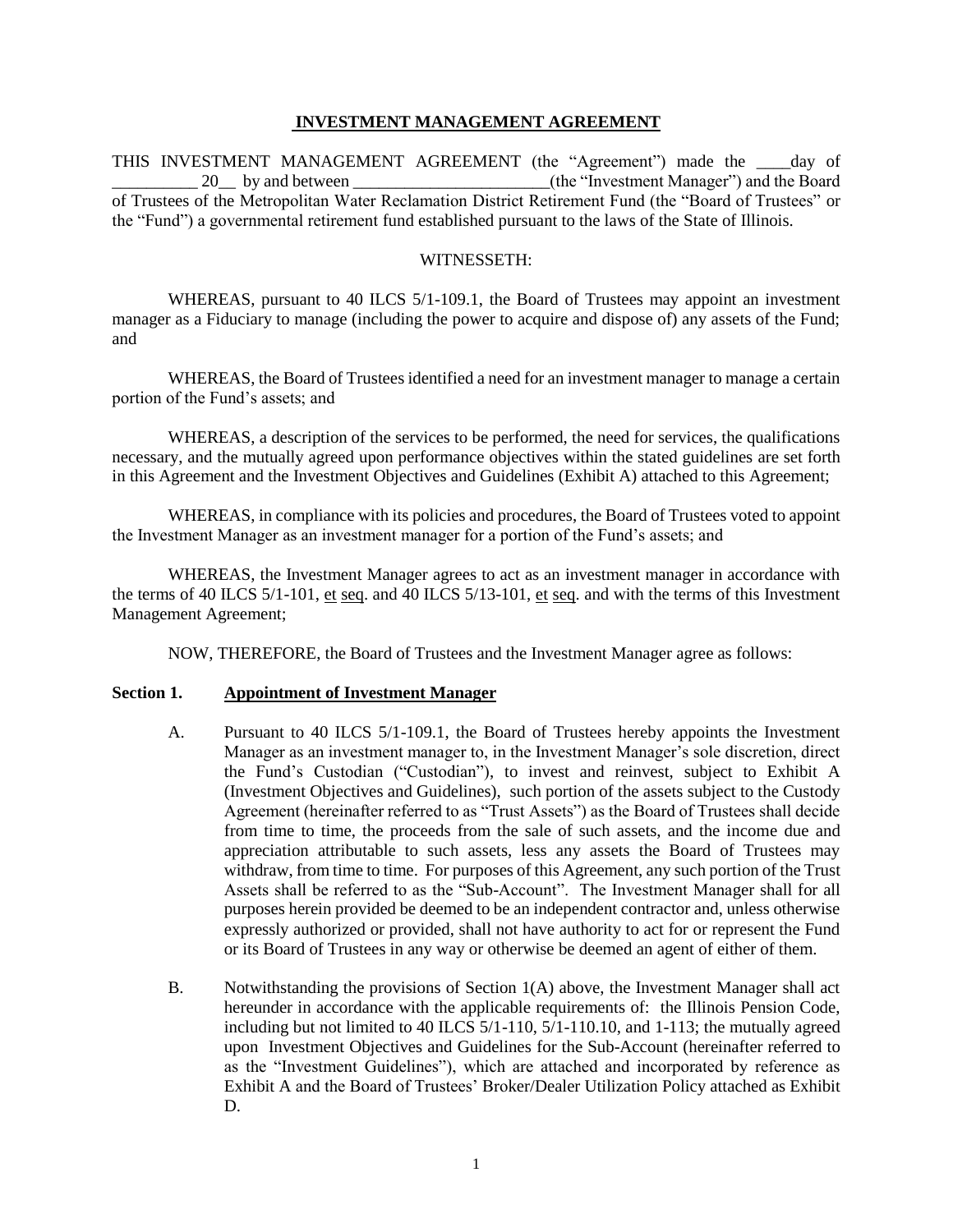- C. The Investment Manager hereby accepts such appointment and acknowledges that it is a fiduciary with respect to the Fund and the Sub-Account and agrees to provide such investment management services with respect to the Fund in accordance with the Illinois Pension Code and this Agreement.
- D. Subject to this Section, the Investment Manager may, in its full discretion and without obligation on its part to give prior notice to the Custodian or the Board of Trustees: (i) invest in accordance with the Investment Guidelines, and (ii) execute transactions through accounts established by the Custodian at the direction of the Investment Manager with such brokers or dealers as the Investment Manager may in its sole discretion select, except to the extent otherwise directed by the Board of Trustees in writing; provided, however, that all such activities shall be conducted in a manner consistent with the Investment Manager's fiduciary and other obligations hereunder and under Article 1 of the Illinois Pension Code and under the Employee Retirement Income Security Act of 1974 and interpretations thereof and regulations and exemptions thereunder (collectively, hereinafter "ERISA"), even though the Fund is itself exempt from the requirements of ERISA. The Investment Manager may, if authorized by Exhibit A, direct the Custodian to deposit for the Sub-Account original and maintenance brokerage and margin deposits and otherwise direct payments of cash, cash equivalents and securities and other property into such brokerage accounts and to such brokers as the Investment Manager deems desirable or appropriate, provided that such directions are consistent with the terms of this Investment Management Agreement.

The Board of Trustees has directed the Custodian, and the Custodian has agreed, to act in accordance with the instructions of the Investment Manager. Title to all assets in the Sub-Account shall at all times be registered in the name of the Fund, or the name of the Custodian or its nominee for the account of the Fund, and the indicia of ownership of all assets in the Sub-Account shall at all times be maintained in trust by the Custodian. The Investment Manager shall at no time have custody of or physical control over the Sub-Account.

E. Cash held by the Fund pending direction from the Investment Manager may be invested and reinvested by the Custodian, without instruction or direction from the Investment Manager, in accordance with the Fund's custody agreement with the Custodian.

## **Section 2. Investment Guidelines**

The Board of Trustees may from time to time amend the Investment Guidelines. In the event that the Board of Trustees desires to change or modify the Investment Guidelines it shall notify the Investment Manager in writing at least thirty (30) days' prior notice of such change or modification.

## **Section 3. Standard of Care**

A. The Investment Manager shall perform its duties hereunder with the care, skill, prudence and diligence under the circumstances then prevailing that a prudent person acting in a like capacity and familiar with such matters would use in the conduct of an enterprise of a like character and with like aims.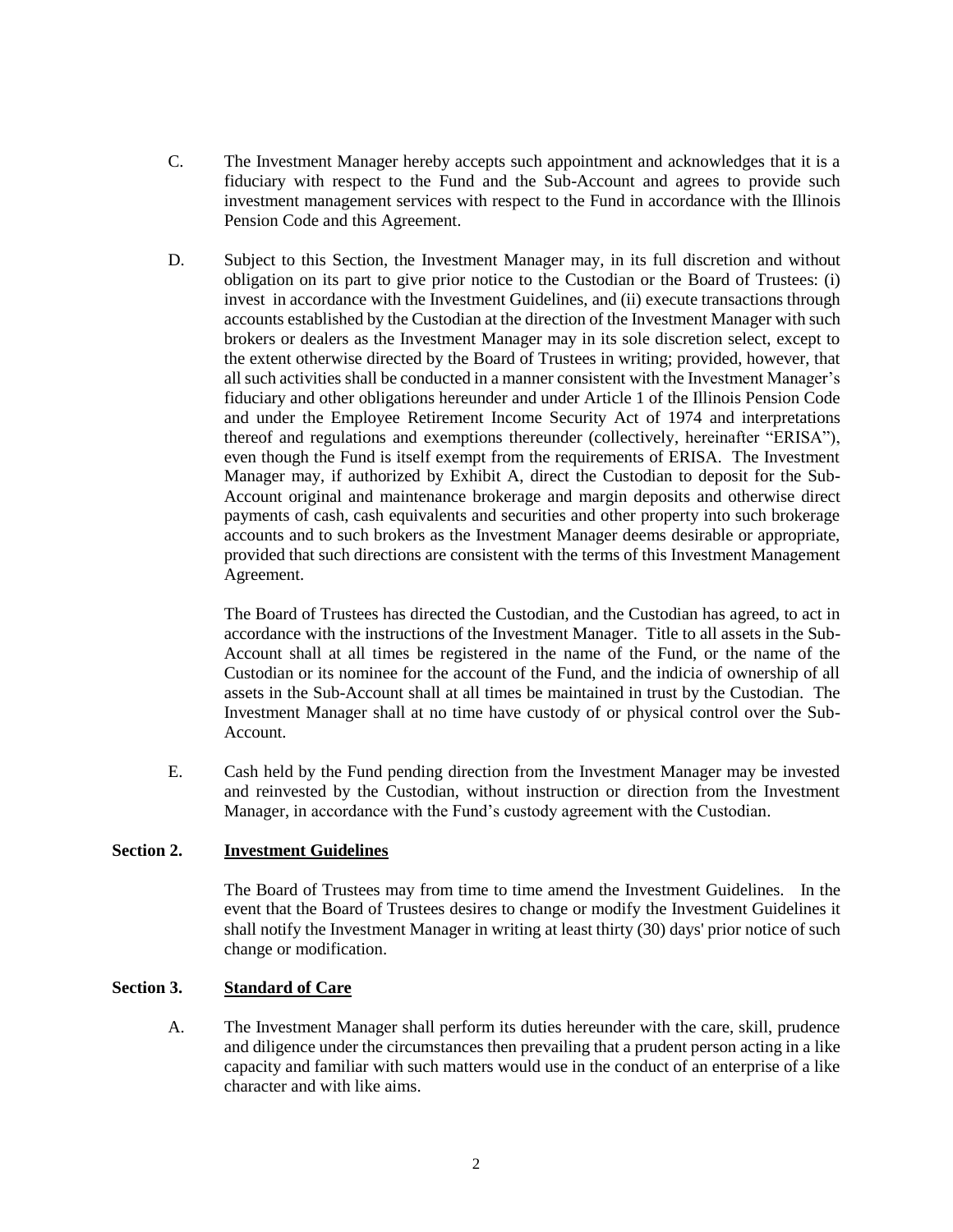- B. The Investment Manager, subject at all times to the duties and obligations set forth in this Agreement and the attached Exhibits, shall diversify the assets in the Sub-Account so as to minimize the risk of large losses unless under the circumstances it is clearly prudent not to do so.
- C. The Investment Manager shall discharge its duties hereunder with respect to the Fund and the Sub-Account solely in the interest of, and for the exclusive purpose of providing benefits for, the Fund's beneficiaries.
- D. The Investment Manager shall not engage in any transaction involving the Fund or the Sub-Account that would constitute a non-exempt prohibited transaction under Section 406 of ERISA or 40 ILCS 5/1-110.
- E. The Investment Manager shall use its best efforts to not make investments that would generate unrelated business taxable income for an entity that is exempt under Section 501(a) of the Internal Revenue Code. Any realized unrelated business taxable income will be reported to the Fund by the Investment Manager in a timely manner.
- F. The Investment Manager shall regard as confidential all information regarding the operations and investments of the Fund and shall not disclose such information except as required by law, regulation or in the course of a regulatory examination or by order of a court of competent jurisdiction. Notwithstanding this, the Fund agrees that the Investment Manager may disclose to third parties that the Fund is one of the Investment Manager's clients, but the Investment Manager agrees that such disclosure will be limited to supplying the name of the Fund, the product utilized, and the assets under management.

## **Section 4. Representations, Warranties and Covenants of the Investment Manager**

- A. The Investment Manager represents and warrants to the Board of Trustees that it is registered as an investment adviser under the Investment Advisers Act of 1940 or, if applicable, that it is a bank and that it is exempt from the obligation to register as an investment adviser. The Investment Manager shall promptly advise the Fund if at any time during the term of this Agreement there is a change in such status.
- B. The Investment Manager: acknowledges that it is a "fiduciary" with respect to the Fund and the Sub-Account within the meaning of the Illinois Pension Code; warrants that none of the disqualifications described in Section 411 of ERISA apply to the Investment Manager; and specifically agrees to perform all of its duties and obligations under this Agreement as a fiduciary.
- C. The Investment Manager shall secure and maintain a fidelity bond or bonds in the amount of **\$TBD**, with the Fund as a joint payee pursuant to a rider to the bond. In addition, the Investment Manager shall secure and maintain at all times during the term of this Agreement a bond complying with the requirements of ERISA in the amount of \$500,000.00 with the Fund as the designated insured party. A certificate confirming the bond(s) shall be provided to the Board of Trustees in December of each year.

Unless otherwise agreed to by the parties because the Investment Manager is a bank, the Investment Manager shall secure and maintain errors and omissions/fiduciary insurance in the amount of **\$TBD** which shall protect the Fund against losses from the negligent acts, breach of fiduciary duties, and errors or omissions of the Investment Manager. A copy of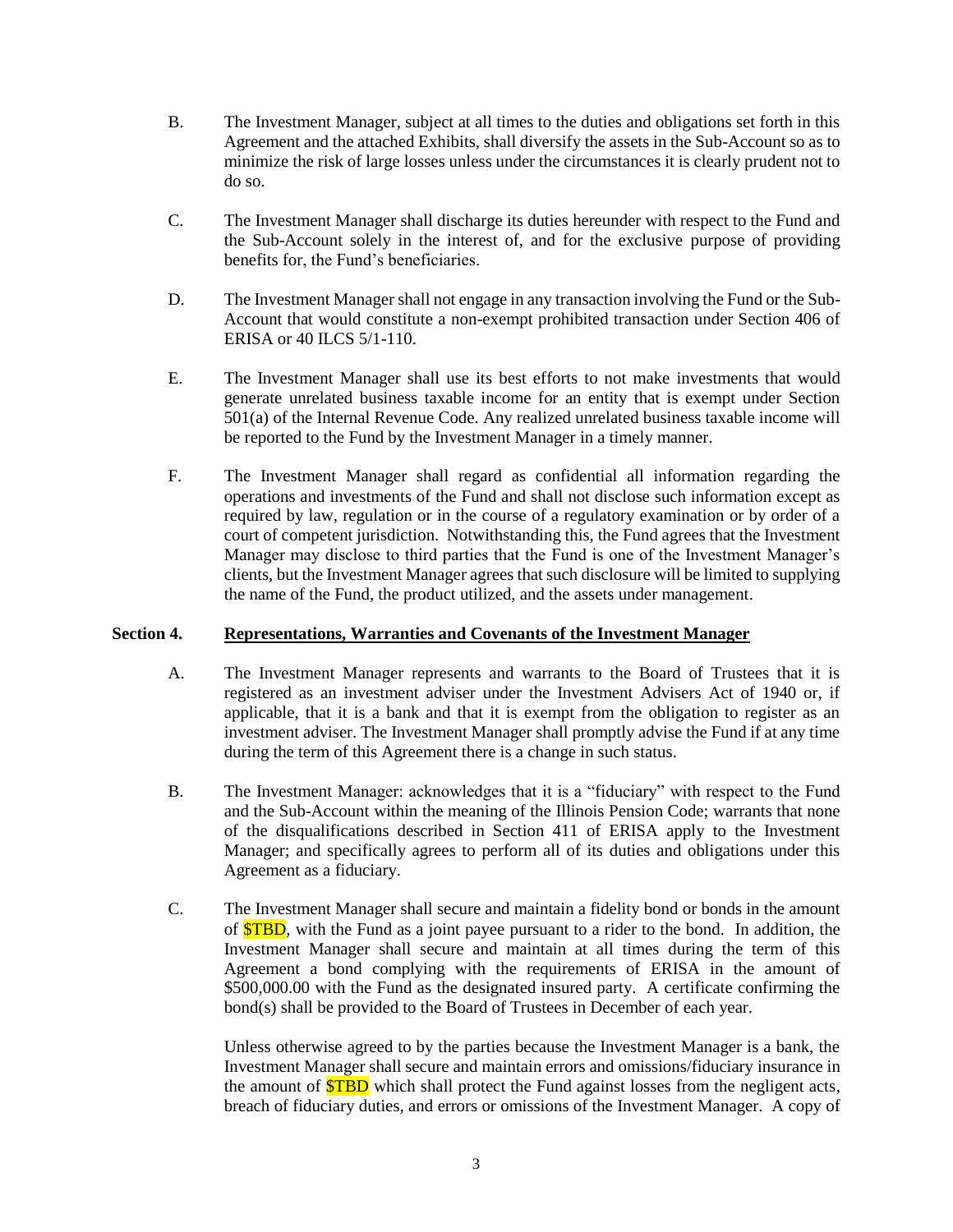the Investment Manager's memorandum of insurance shall be provided to the Board of Trustees in December of each year. Any change in coverage or provider shall be reported to the Fund within (5) business days.

- D. The Investment Manager agrees to notify the Board of Trustees and its investment consultant in writing within five (5) business days of any material change in the portfolio management team for the Sub-Account, the loss of any accounts in the strategy, any legal actions instituted against the Investment Manager involving the investment of securities or of any investigations, examinations, or other proceedings commenced by any governmental regulatory agency which are not either conducted in the ordinary course of the Investment Manager's business or conducted as part of an industry sweep or other factfinding related inquiry.
- E. The Investment Manager will furnish to the Board of Trustees, from time to time, such evidence as the Board of Trustees may reasonably request that the Investment Manager satisfies any of the foregoing requirements. The Investment Manager shall promptly notify the Board of Trustees if it has reason to believe that any of the foregoing representations, warranties or covenants may cease to be satisfied.
- F. In rendering services hereunder, the Investment Manager shall comply with all applicable laws of the State of Illinois and the United States of America, and any applicable governmental or regulatory authority outside of the United States. Regulatory reports required under laws applicable to the Investment Manager by any regulatory authority shall be the responsibility of the Investment Manager.
- G. To the fullest extent permitted under applicable law and notwithstanding any other provision of this Agreement, the Investment Manager shall indemnify and hold harmless the Board of Trustees, and the Fund and its employees, for, from and against losses, damages, costs and expenses (including reasonable attorney's fees) incurred as the result of the Investment Manager's breach of this Agreement, including a breach of fiduciary duty, or an act of negligence or willful misconduct.
- H. The Investment Manager represents that it is not an entity chartered under the Illinois Banking Act, the Savings Bank Act, the Illinois Credit Union Act., or the Illinois Savings and Loan Act of 1985 or a person or entity licensed under the Residential Mortgage License Act of 1987, the Consumer Installment Loan Act, or the Sales Finance Agency Act.
- I. Pursuant to Section  $1-113.14(c)(5)$  of the Illinois Pension Code, the Investment Manager has disclosed in writing the names and addresses of the following persons or entities: (i) any entity that is a parent of, or owns a controlling interest in, the Investment Manager, (ii) any entity that is a subsidiary of, or in which a controlling interest is owned by, the Investment Manager, (iii) any persons who have an ownership or distributive income share in the Investment Manager that is in excess of seven and one-half percent (7.5%), or (iv) serves as an executive officer of the Investment Manager.
- J. Pursuant to Section 1-113.14(c)(6) of the Illinois Pension Code, the Investment Manager has further disclosed the names and addresses of all of its subcontractors, including any third-party marketers, if applicable, and the expected amount of money each will receive under this Agreement. The term subcontractor, as used herein, does not include noninvestment related professionals or professionals offering services that are not directly related to the investment of assets, such as legal counsel, actuary, proxy-voting services,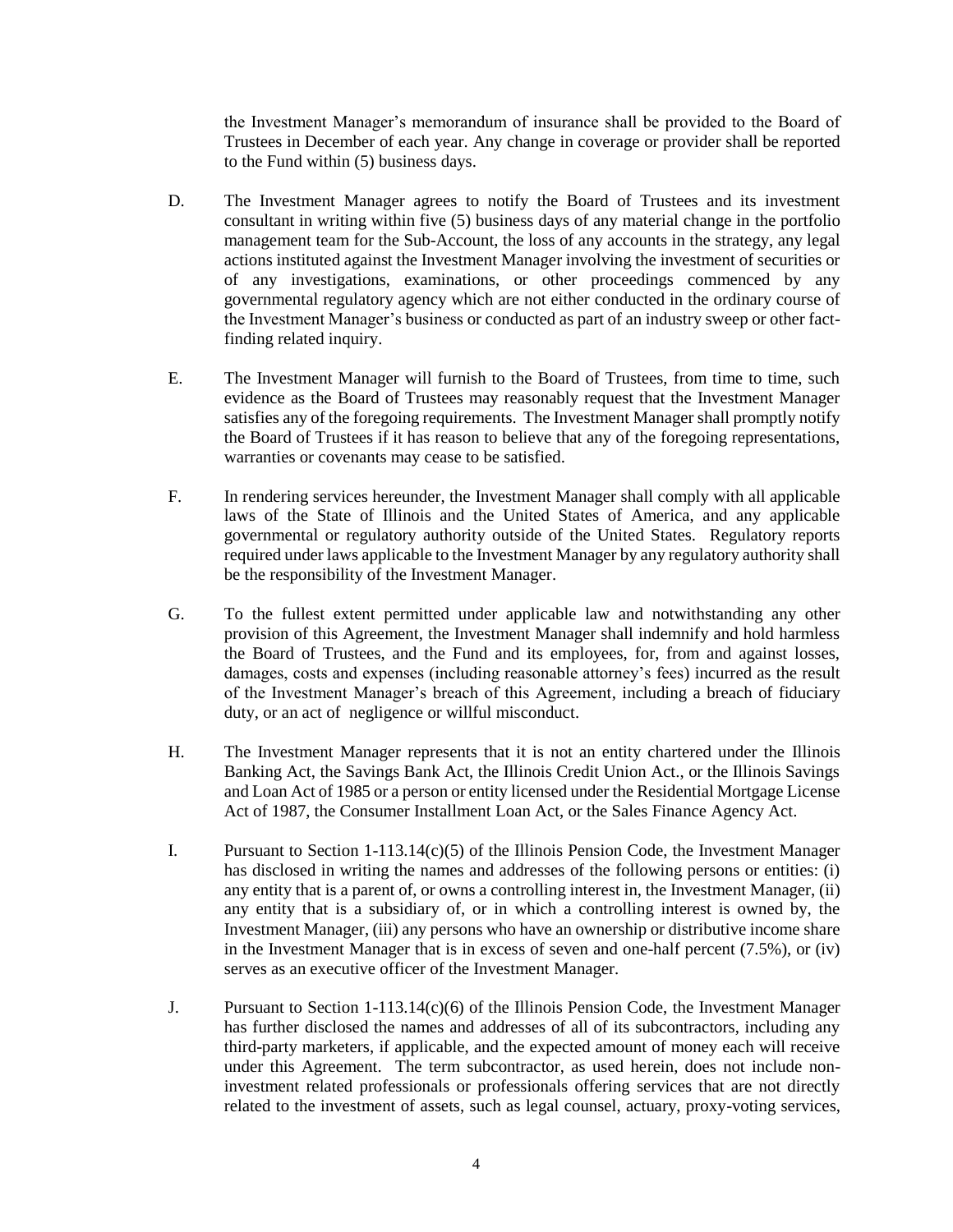and services used to track compliance with legal standards.

K. All disclosures and representations made by the Investment Manager during the procurement and selection process are adopted and incorporated herein by reference (the "Investment Manager Disclosures"; attached as Exhibit F). The Investment Manager further acknowledges that it shall promptly notify the Fund, in writing, if at any time during the term of this Agreement, the information contained in the Investment Manager Disclosures changes.

### **Section 5. Representations and Warranties of the Board of Trustees**

- A. The Board of Trustees represents and warrants to the Investment Manager that the Board of Trustees is a fiduciary authorized to enter into this Agreement and to appoint the Investment Manager as its investment manager in accordance with the terms hereof and that the person executing this Agreement for and on behalf of the Board of Trustees is authorized to do so.
- B. The Board of Trustees represents and warrants to the Investment Manager that the Custodian is the present custodian of the Trust Assets.
- C. The Board of Trustees represents and warrants to the Investment Manager that if another entity should be substituted for the Custodian as custodian of the Trust Assets, the Board of Trustees shall promptly notify the Investment Manager of such substitution and the substituted entity will thereafter be deemed to be the Custodian for purposes of this Agreement.
- D. The Board of Trustees represents and warrants to the Investment Manager that, as a fiduciary, it is responsible for assuring the Fund's overall Investment Guidelines are prudent for the Fund's assets.
- E. The Board of Trustees represents and warrants to the Investment Manager that the decision to allocate any Trust Assets to the Sub-Account is the responsibility of the Board of Trustees and is independent of the Investment Manager's fiduciary responsibilities as established pursuant to this Agreement.
- F. The Board of Trustees represents and warrants to the Investment Manager that the Investment Manager is subject to the Investment Guidelines applicable to the Trust Assets allocated to the Sub-Account only, and not to the Trust as a whole.
- G. The Board of Trustees represents and warrants to the Investment Manager that the Fund is qualified under Section 414(d) of the Internal Revenue Code of 1986 as a governmental plan.

## **Section 6. Procedures**

All payments, disbursements, receipts and other transactions in cash or securities in respect of the Sub-Account shall be made directly to or from the Custodian at the direction of the Investment Manager. Instructions from the Investment Manager to the Custodian shall be made in writing sent by first-class mail, electronically as agreed to by the Custodian and the Investment Manager, via facsimile, or, at the option of the Investment Manager, communicated orally and confirmed in writing as soon as practicable thereafter, and the Investment Manager shall instruct all brokers or dealers executing or canceling orders on behalf of the Fund to forward to the Custodian copies of all brokerage confirmations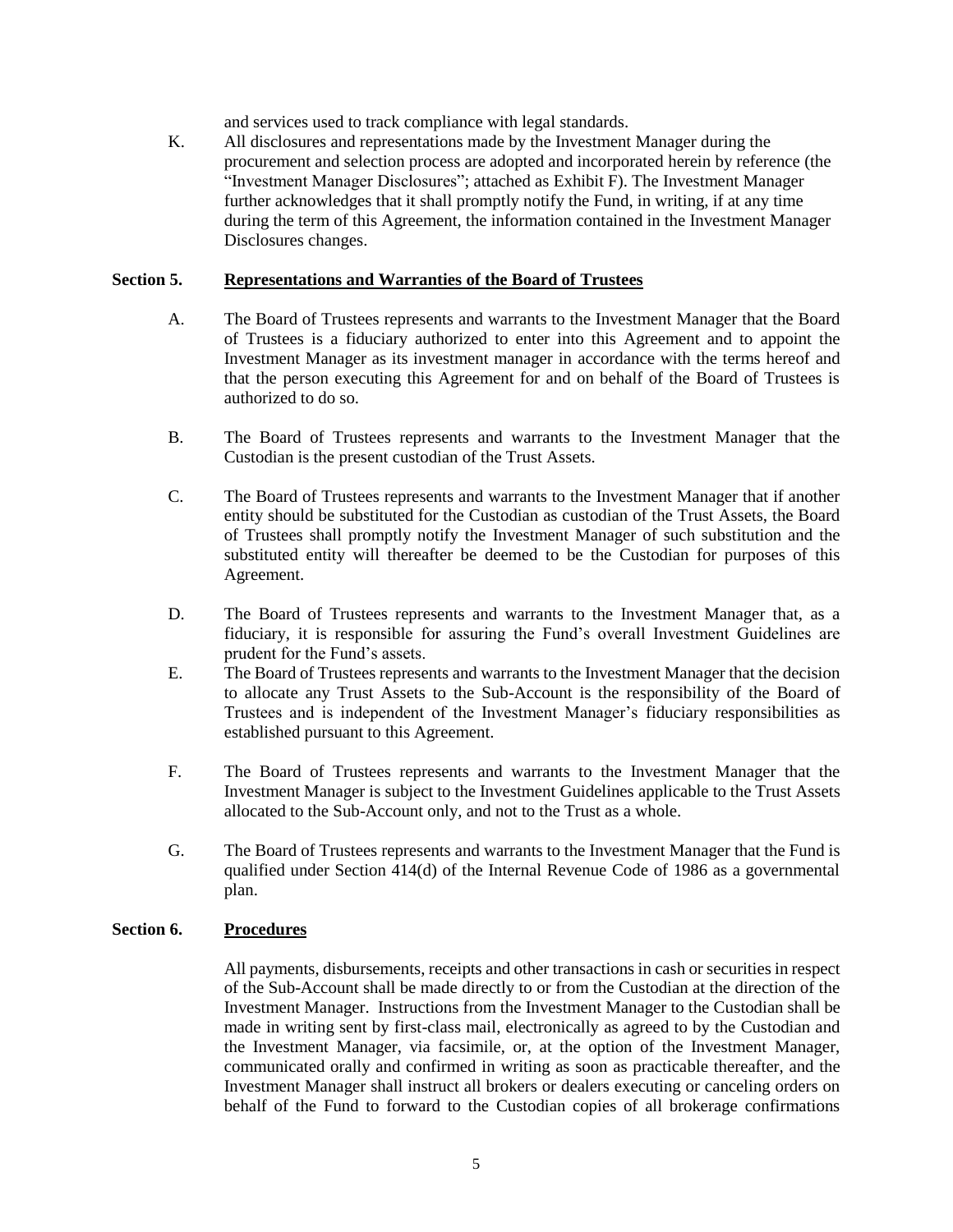promptly after the execution or cancellation of transactions.

### **Section 7. Reports; Meetings**

- A. The Board of Trustees will cause the Custodian to provide the Investment Manager with monthly reports concerning the status of the Sub-Account, and such reports from the Custodian shall constitute the principal record of the Sub-Account for all purposes of this Agreement, including but not limited to, the calculation of the Investment Manager's fees to be paid.
- B. With respect to the Sub-Account, the Investment Manager shall provide the Board of Trustees and its investment consultant with the reporting requirements identified in Exhibit A and all other reports that the Board of Trustees or its investment consultant may reasonably request from time to time.
- C. The Investment Manager shall provide a monthly reconciliation of the Sub-Account's activity as reported by the Custodian with the records of the Investment Manager. Differences shall be communicated to the Custodian in a timely manner. Resolution of differences is the responsibility of the Investment Manager and the Custodian. The Investment Manager is responsible for notifying the Board of Trustees of unresolved discrepancies between the Investment Manager's records and those of the Custodian for as long as the unresolved discrepancies persist. The records of the Custodian shall be the authoritative source for all purposes under this Agreement.
- D. The Fund requires periodic reporting as identified in Exhibit A, as well as special reports that may be requested periodically. The Fund also encourages the Investment Managers to comply with the "Performance Presentation Standards" set forth by the Association of Investment Management and Research.

## **Section 8. Services to Other Clients**

It is understood that the Investment Manager performs investment management services for various clients. The Board of Trustees agrees and acknowledges that the Investment Manager may take action with respect to any of its other clients which may differ from the action, or the timing or nature of action taken with respect to, the Sub-Account, provided that the Investment Manager allocates investment opportunities among clients on a fair and equitable basis and in accordance with applicable federal regulations.

## **Section 9. Allocation of Brokerage**

Subject to the following and to the Fund's Broker/Dealer Utilization Policy (Exhibit D), the Investment Manager is authorized to place orders for the execution of securities transactions for the Sub-Account with or through such brokers or dealers as the Investment Manager may select. The Investment Manager may allocate transactions to such brokers or dealers for execution on such markets, at such prices and at such commission rates as in the good faith judgment of the Investment Manager will be in the best interest of the Fund, taking into consideration in the selection of such brokers or dealers not only the available prices and rates of brokerage commissions, but also other relevant factors such as execution capabilities. The Investment Manager represents and warrants to the Board of Trustees that it will not maintain any "soft dollar" arrangements with any brokers or dealers with respect to the Sub-Account.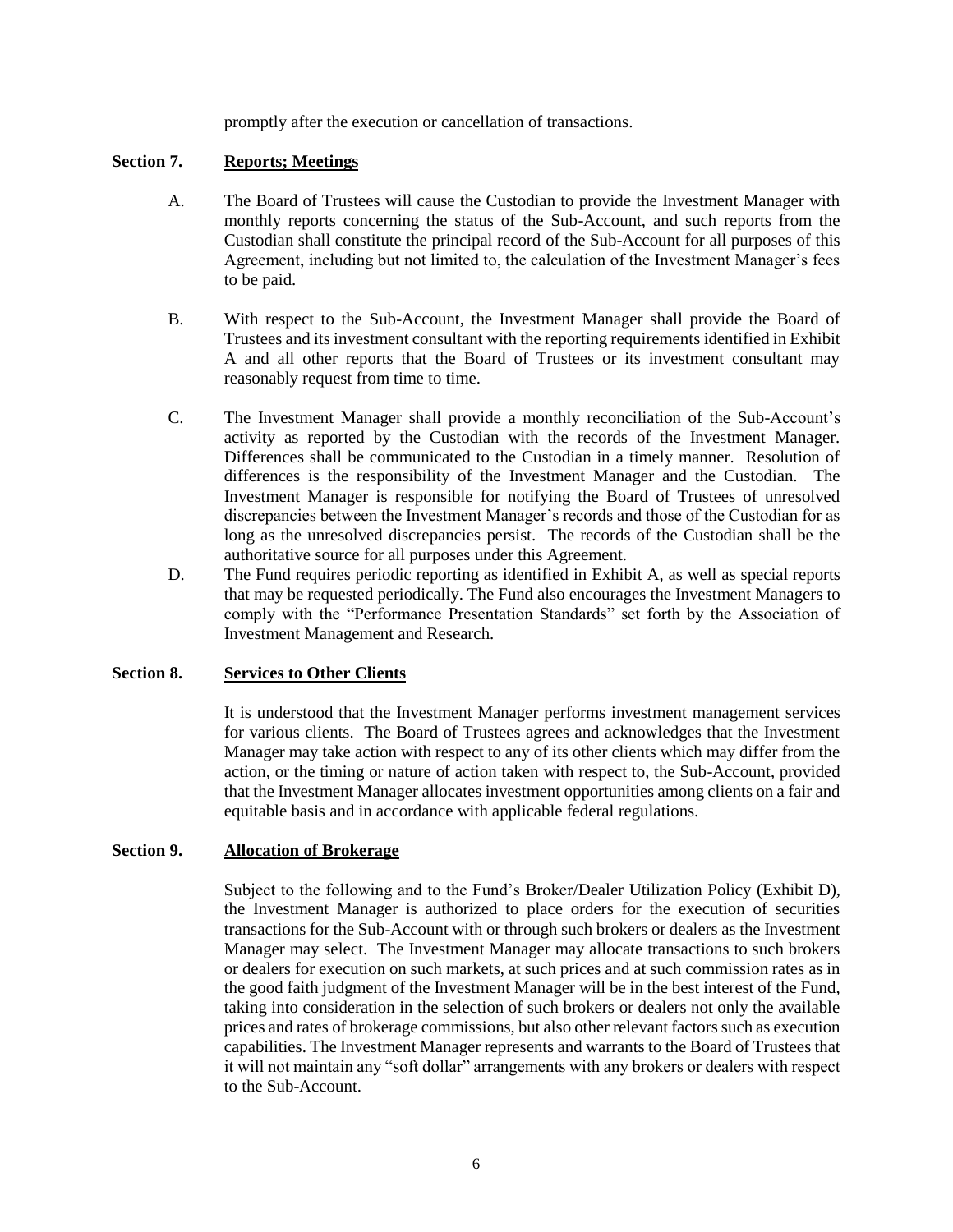### **Section 10. Log of Brokerage Transactions**

The Investment Manager shall maintain and make available to the Board of Trustees a log of all transactions for the Sub-Account placed through all securities brokerage firms, which log shall reflect the name of the firm, a description of each transaction (including the amount and securities involved), the date and time, if available, of each transaction, and the amount of fees and commissions paid.

### **Section 11. Proxy Voting**

As a fiduciary, the Investment Manager shall exercise responsibility for voting all proxies which are solicited in connection with the Sub-Account. The Investment Manager shall also be responsible for making all elections in connection with any mergers, acquisitions, tender offers, bankruptcy proceedings, or other similar occurrences, which may affect the Sub-Account. The Investment Manager will instruct the Custodian to forward to the Investment Manager all communications received by the Custodian including proxy statements and proxy ballots duly executed by the agent/Custodian. If applicable, the Investment Manager agrees to provide the Board of Trustees with an annual statement of the Investment Manager's proxy voting policies and a summary of how the Fund's proxies were cast.

The summary shall include the following information: the company in which the Fund had the right to cast proxies, the meeting date for the vote, the shareholder of record date, the number of shares voted, an issue identification number (if any), the company's board of directors' recommendations, and how the Fund's proxies were cast. The Investment Manager and the Custodian shall reconcile the proxies solicited with the Fund's holdings as of the record date.

The Board of Trustees reserve the right, directly or through policy, to direct the Investment Manager in regard to the voting of a proxy, if they notify the Investment Manager in a timely fashion prior to the voting of such proxy.

## **Section 12. Fees**

- A. The Investment Manager's compensation shall be determined in accordance with Exhibit B attached hereto and which shall be payable quarterly in arrears.
- B. Neither the Investment Manager nor any of its affiliates will receive any brokerage commissions on the purchase or sale of Fund assets or any other fees or compensation in connection with services provided hereunder.
- C. The Investment Manager represents with Exhibit C that no other client having the same investment objective, obtained prior to or subsequent to the Fund becoming a client, will be charged a lower fee for an investment management mandate that has substantially the same strategy and restrictions and having assets equal to or less than the assets of the Fund under management with the Investment Manager (determined by reference to assets measured at the end of each calendar quarter). The Investment Manager agrees to promptly notify the Board of Trustees if, in the future, it provides more favorable fees to any such other client. The Investment Manager agrees that, on the effective date of such lower fee, the more favorable fee structure shall be applied to this Fund in lieu of Exhibit B.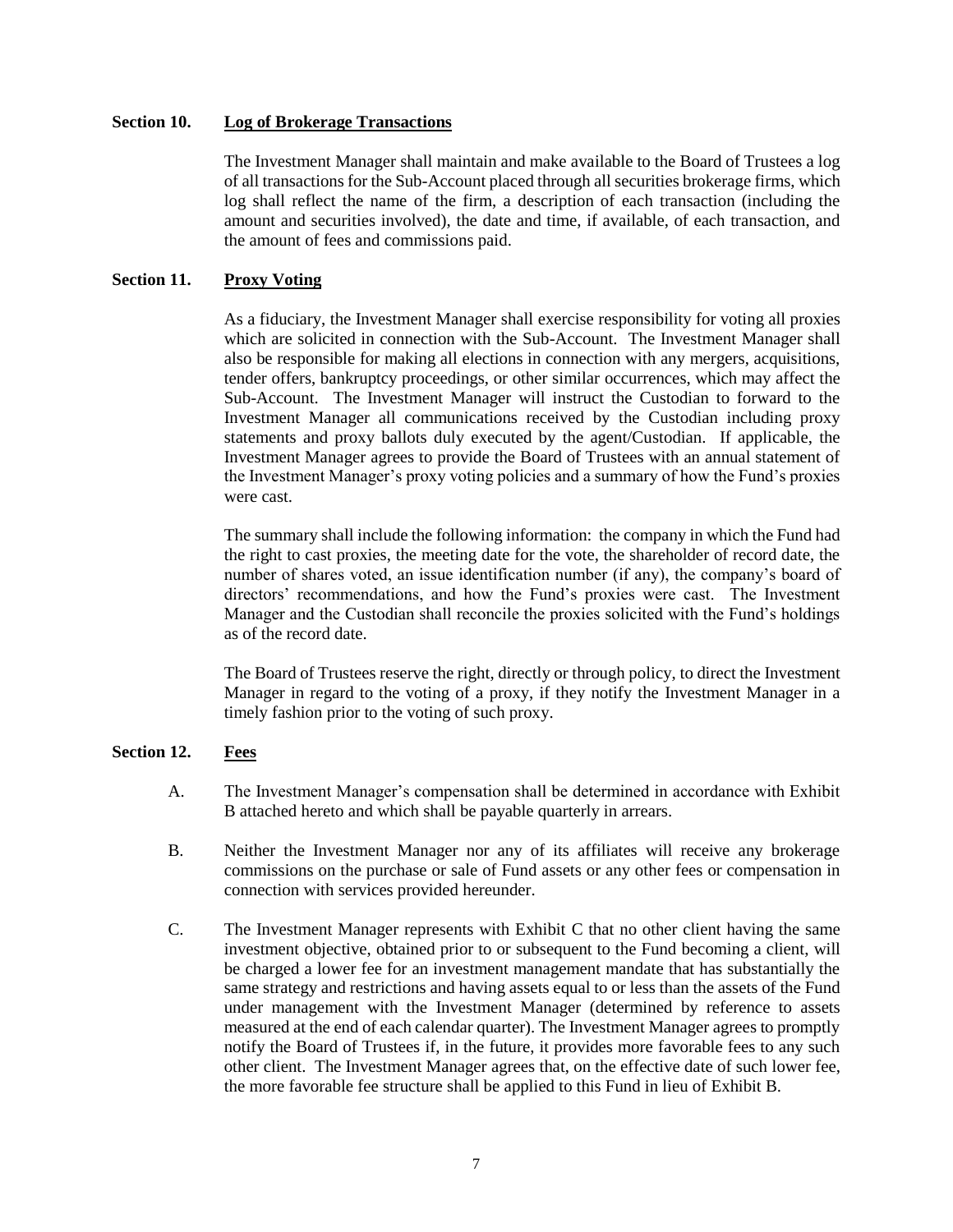#### **Section 13. Valuation**

When applicable, in computing the market values of equity securities in the Sub-Account listed on any national securities exchange shall be valued as of the close of the market on the valuation date. Listed securities not traded on such date and all unlisted securities regularly traded in the over-the-counter market shall be valued at the last closing price furnished to the Investment Manager by the Financial Industry Regulatory Authority, the National Association of Securities Dealers, Inc., the National Quotation Bureau Incorporated, or any similar organization. Corporate and government bonds shall be valued in such manner as determined in good faith by the Investment Manager to reflect their fair market values. Such valuation may incorporate models prepared by bond valuing services, last sale prices for listed securities and over-the-counter bid prices. Any other securities shall be valued in such manner as determined in good faith by the Investment Manager to reflect their fair market values. Should any dispute arise regarding the valuation of a security or bond, the Custodian shall determine the valuation and the Custodian's valuation will control.

## **Section 14. Authority**

The Board of Trustees shall furnish to the Investment Manager certified copies of appointments or designations setting forth the names, titles and authorities of the individuals who are authorized to act on behalf of the Fund with respect to the Sub-Account investments and this Investment Management Agreement, and the Investment Manager shall be entitled to rely upon such information until the Investment Manager receives written notice of a change.

## **Section 15. Effective Date; Term; Termination**

This Investment Management Agreement shall become effective on the date signed by the Investment Manager and shall continue in full force and effect until terminated in accordance with this Section.

This Agreement may be terminated by the Board of Trustees by written notice to the Investment Manager effective immediately and by the Investment Manager upon 30 days' advance written notice to the Board of Trustees; provided, however, that at any time without prior written notice, the Board of Trustees may orally direct the Investment Manager to cease its management activities with respect to the Sub-Account, which direction shall be confirmed, in writing, as soon as practicable. Upon a termination, fees of the Investment Manager shall be prorated to the date of termination as specified in the notice of termination.

## **Section 16. Delegation of Responsibilities**

The Investment Manager may, if disclosed, retain an affiliate of the Investment Manager to provide administrative services for the Investment Manager, in carrying out its obligations under the terms of this Agreement. Any fees payable to such affiliate shall be paid entirely by the Investment Manager. Such affiliate shall be bound by the Standards of Care set forth in Section 3 and the Representations, Warranties and Covenants set forth in Section 4.

#### **Section 17. Assignment**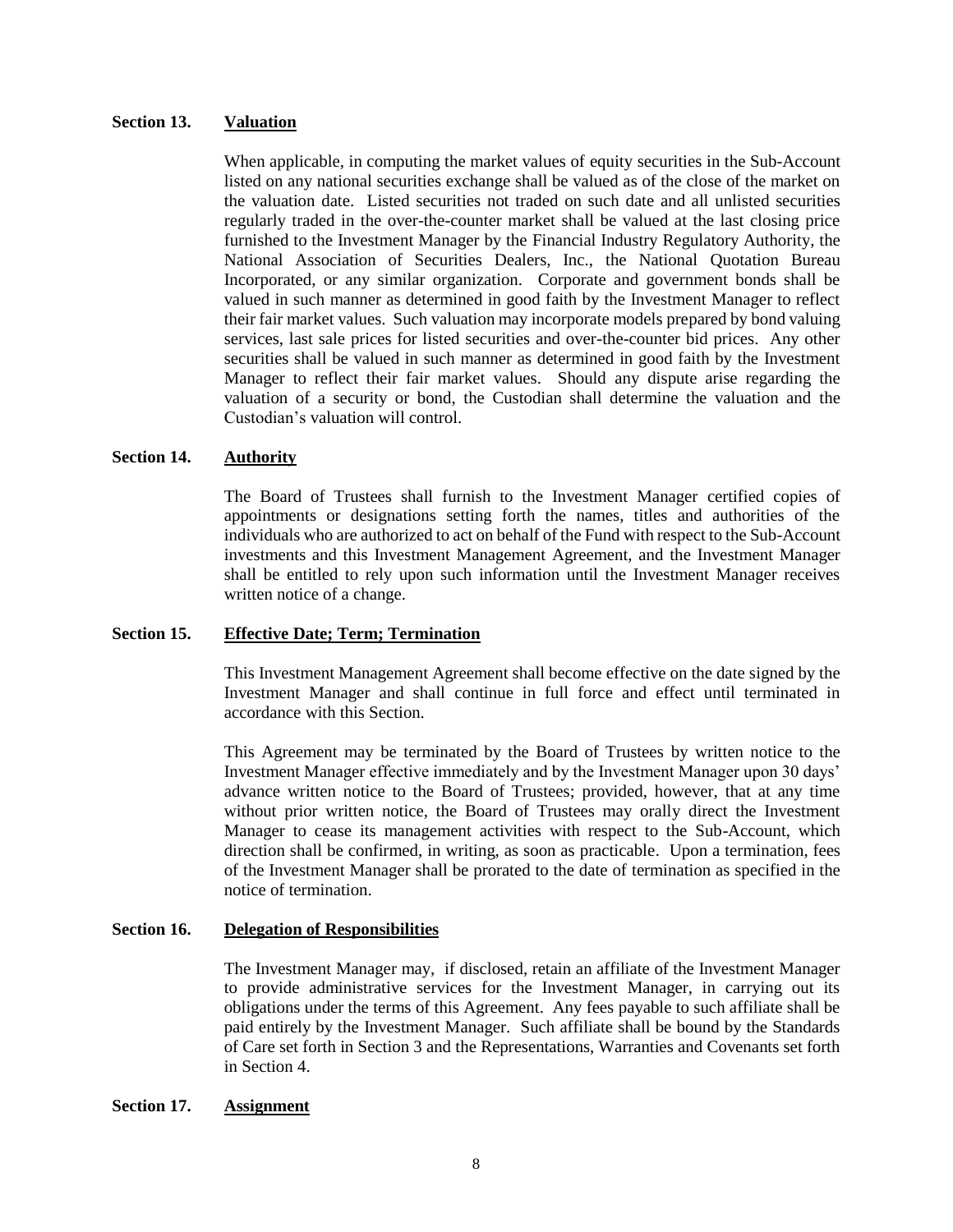Unless expressly consented in writing thereto, either party's assignment (as defined in the Investment Advisers Act of 1940) of this Agreement shall automatically terminate this Agreement. If the Investment Manager is converted into, merges or consolidates with, or sells or transfers substantially all of its assets or business to another corporation, the resulting corporation or the corporation to which such sale or transfer has been made shall notify the Board of Trustees within (5) business days of such sale or transfer and shall become the Investment Manager hereunder only if the Board of Trustees specifically so consents in writing and subject to the terms of this Agreement.

### **Section 18. Prohibition of Placement Fees**

The payment of a placement fee or contingency fee is prohibited. The Investment Manager represents and warrants that no placement fee, finder's fee, commission, referral fee, third party marketing fee, or consideration of any kind has been paid to any individual or entity, other than a bona fide employee working solely for the Investment Manager, resulting from or related to the selection or retention of the Investment Manager by the Board of Trustees. The Investment Manager acknowledges that Section 1-145 of the Illinois Pension Code prohibits a person or entity from retaining a person or entity to attempt to influence the outcome of an investment decision of or the procurement of investment advice or services of the Fund for compensation, contingent in whole or in part upon the decision or procurement.

### **Section 19. Ethics Statement**

The Fund will provide the Investment Manager with a copy of its policy relating to ethics and conflicts of interest which shall be adopted and incorporated by reference as Exhibit E.

### **Section 20. Contacts**

A. All notices and instructions shall be deemed given when delivered to the respective parties as follows:

Reporting Requirements: Metropolitan Water Reclamation District Retirement Fund Attn: Financial Analyst 111 E. Erie Street, Suite 330 Chicago, IL 60611

Notice Requirements: Metropolitan Water Reclamation District Retirement Fund Attn: Executive Director 111 E. Erie Street, Suite 330 Chicago, IL 60611

To the Investment Manager: TBD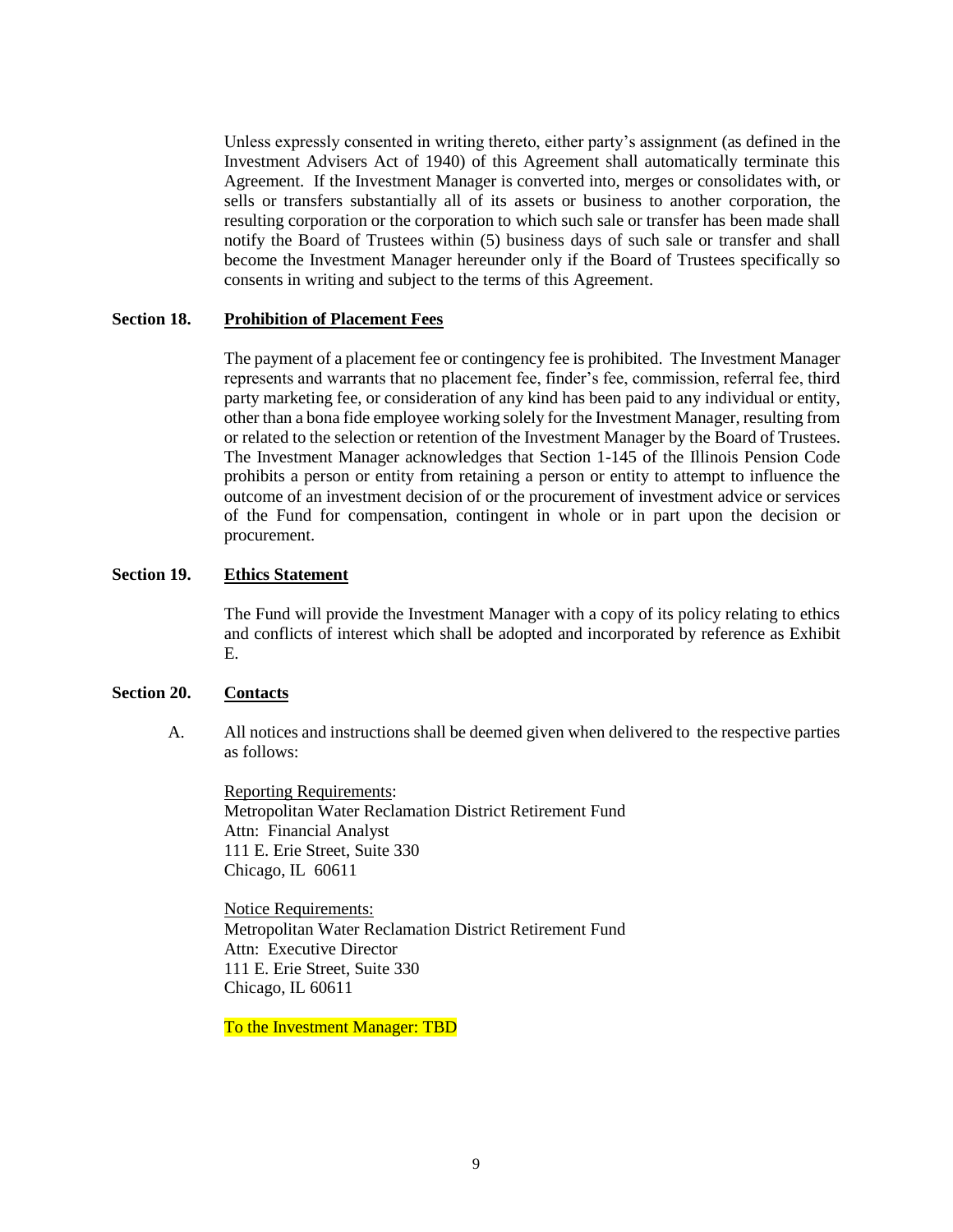The address or addressee to receive notice for any party may be changed by such party from time to time by giving notice in the foregoing manner.

Any notice required under this Investment Management Agreement may be waived only in writing, including electronically, from the person entitled to the notice.

### **Section 21. Entire Agreement; Amendment**

This Agreement as it may be amended in writing, together with the Exhibits annexed hereto, constitutes the entire agreement of the parties hereto; is intended to be the complete and exclusive statement of the terms hereof; and, except as provided in Sections 1 and 2 hereof, may not be modified or amended except by a writing signed by the parties hereto. If any provision of this Agreement is found to be invalid or unenforceable by a court of competent jurisdiction, the other provisions shall be considered severable and enforceable.

## **Section 22. Governing Law; Venue**

To the extent not preempted by applicable federal law, this Agreement shall be governed by, and construed in accordance with, the laws of the State of Illinois, without regard to conflict of laws principles. References herein to provisions of law shall be deemed to include a reference to any amendments thereof and any successor provisions thereto. Venue for any litigation relating to this Agreement, including any tort claims arising out of or related to this Agreement, is agreed to be the Circuit Court of Cook County, Illinois, or the U.S. District Court for the Northern District of Illinois, Eastern Division.

### **Section 23. Counterparts**

This Agreement may be executed in any number of separate counterparts, each of which shall be deemed an original, but the several counterparts shall together constitute but one and the same Agreement of the parties hereto.

#### **Section 24. Statutory Provisions**

- A. The Investment Manager certifies to the Fund that it is not barred from being awarded a State of Illinois contract or subcontract because of a conviction or admission of guilt for bribery or for bribing an officer or employee of the State of Illinois or any other state in that officer's or employee's official capacity as provided in Section 50-5 of the Illinois Procurement Code, 30 ILCS 500/50-5.
- B. The Investment Manager certifies to the Fund that it is not barred from contracting with any State of Illinois entity because of a violation of either Section 33E-3 (bid-rigging) or 33E-4 (bid-rotating) of Article 33E of the Criminal Code of 1961, 720 ILCS 5/33E.
- C. As required by 775 ILCS 5/2-105, to the extent this provision applies to the Investment Manager, the Investment Manager agrees to:
	- (i) Refrain from unlawful discrimination and discrimination based on citizenship status in employment and to undertake affirmative action to assure equality of employment opportunity and eliminate the effects of past discrimination;
	- (ii) Comply with the procedures and requirements of the Illinois Department of Human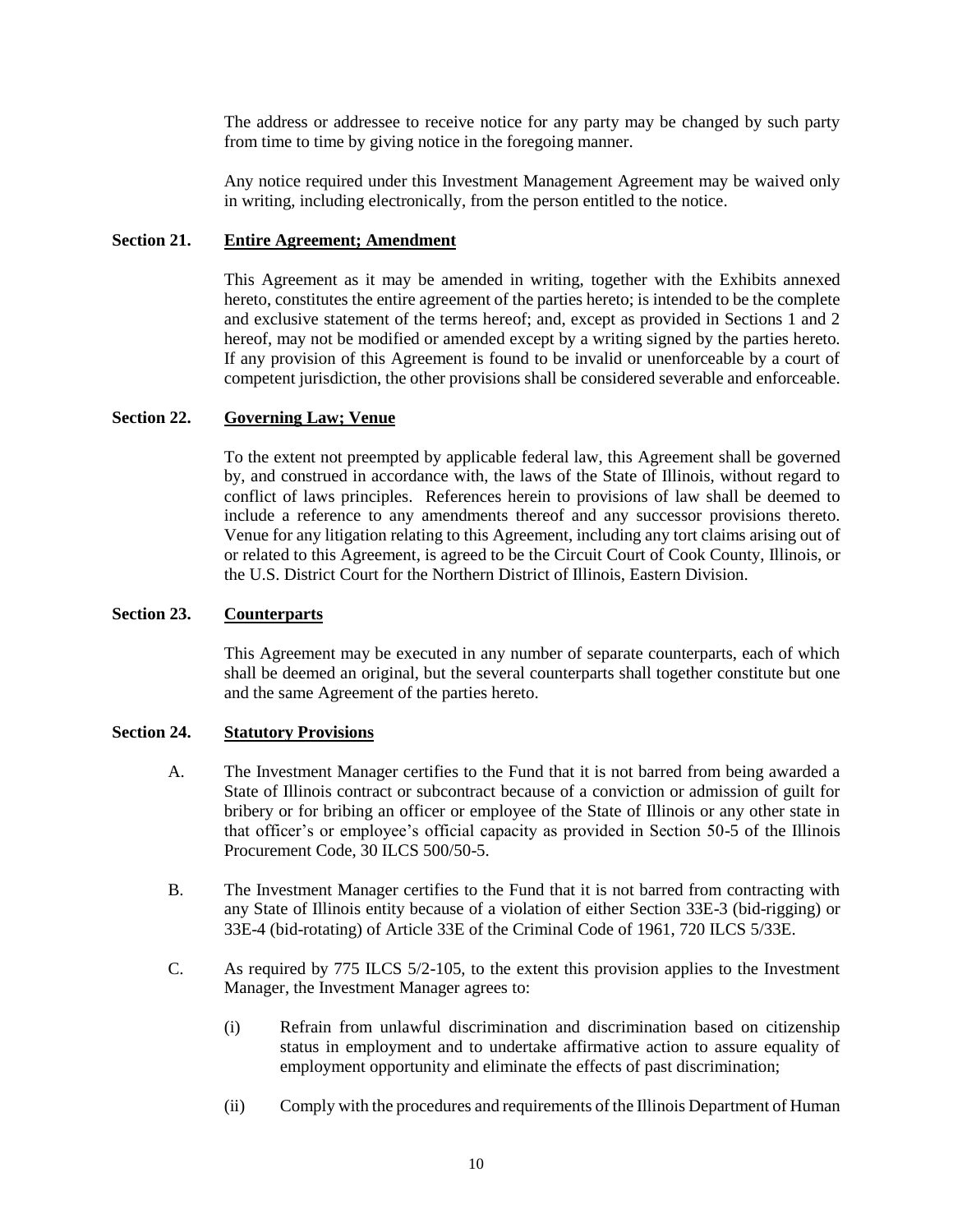Rights' regulations concerning equal employment opportunities and affirmative action;

- (iii) Provide such information, with respect to its employees and applications for employment, and assistance as the Illinois Department of Human Rights may reasonably request; and
- (iv) Have written sexual harassment policies that shall include, at a minimum, the following information or a reasonable equivalent: the illegality of sexual harassment; the definition of sexual harassment under State law; a description of sexual harassment, utilizing examples; the Investment Manager's internal complaint process including penalties; the legal recourse, investigative and complaint process available through the Illinois Department of Human Rights and the Illinois Human Rights Commission; and directions on how to contact the Illinois Department of Human Rights and the Illinois Human Rights Commission;
- D. The Investment Manager shall maintain, for a minimum of six (6) years after all transactions involving the Sub-Account, adequate books, records, and supporting documents to verify the amounts, recipients, and uses of all disbursements of funds passing in conjunction with this Agreement. The Investment Manager shall further make all such books, records, and supporting documents related to this Agreement available for review and audit as reasonably requested by the auditor of the Fund or by the Illinois Auditor General, shall cooperate fully with any audit conducted by the internal auditor of the Fund or the Illinois Auditor General, and will further provide the internal auditor of the Fund or the Illinois Auditor General full access to all relevant materials. Failure to maintain the books, records, and supporting documents required by this Section shall establish a presumption in favor of the Board of Trustees for the recovery of any funds for which adequate books, records, and supporting documentation are not available to support their purported disbursement.

## **Section 25. Miscellaneous**

- A. The Investment Manager shall not be liable for any costs or damages due to delay or nonperformance under this Agreement arising out of any cause or event beyond the Investment Manager's reasonable control, including, without limitation any damages resulting from a computer virus (provided that the Investment Manager has exercised a reasonable standard of care regarding the use of anti-virus software), natural disaster, governmental action, acts of war or terrorist activities.
- B. To help the U.S. government fight the funding of terrorism and money laundering activities, federal law requires all financial institutions to obtain, verify, and record information that identifies each person who opens an account, including in connection with this Agreement.

To the extent applicable, the Investment Manager may ask for identifying documents to comply with the requirements of federal law.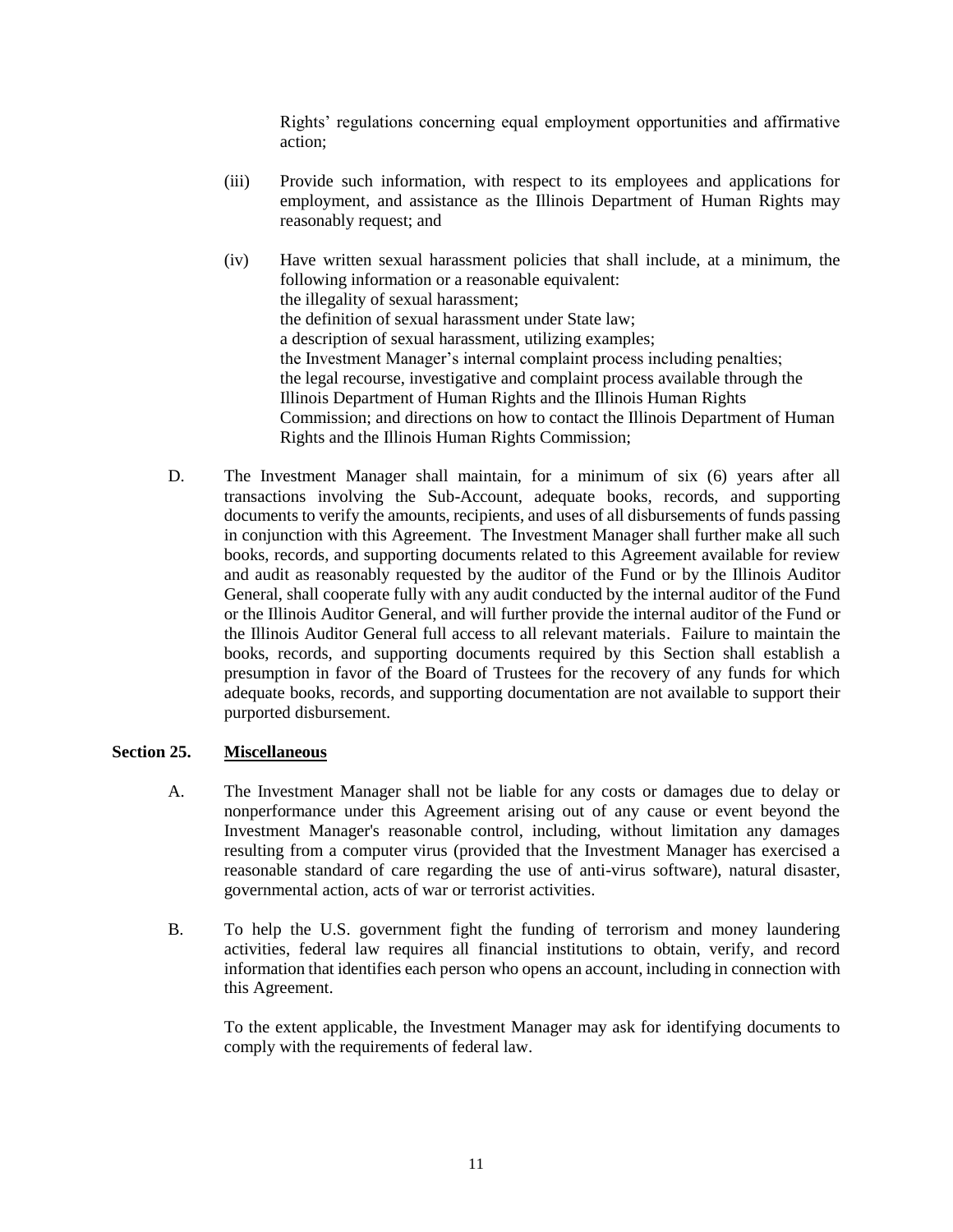IN WITNESS WHEREOF, duly authorized representatives of the Board of Trustees and the Investment Manager have executed this Agreement on the day and year signed by the Investment Manager.

The Board of Trustees of the Metropolitan Water Reclamation District Retirement Fund

By: \_\_\_\_\_\_\_\_\_\_\_\_\_\_\_\_\_\_\_\_\_\_\_\_\_\_\_\_\_\_\_\_\_\_\_\_ Name: John P. Dalton, Jr. Title: President

Date: \_\_\_\_\_\_\_\_\_\_\_\_\_\_\_\_\_\_\_

By: \_\_\_\_\_\_\_\_\_\_\_\_\_\_\_\_\_\_\_\_\_\_\_\_\_\_\_\_\_\_\_\_\_\_\_\_ Name: Mariyana T. Spyropoulos Title: Secretary

Date: \_\_\_\_\_\_\_\_\_\_\_\_\_\_\_\_\_\_\_

Investment Manager

| D<br> |  |  |  |
|-------|--|--|--|
|       |  |  |  |

Name: \_\_\_\_\_\_\_\_\_\_\_\_\_\_\_\_\_\_\_\_\_\_\_\_\_\_\_\_\_\_\_\_\_\_\_\_

Date: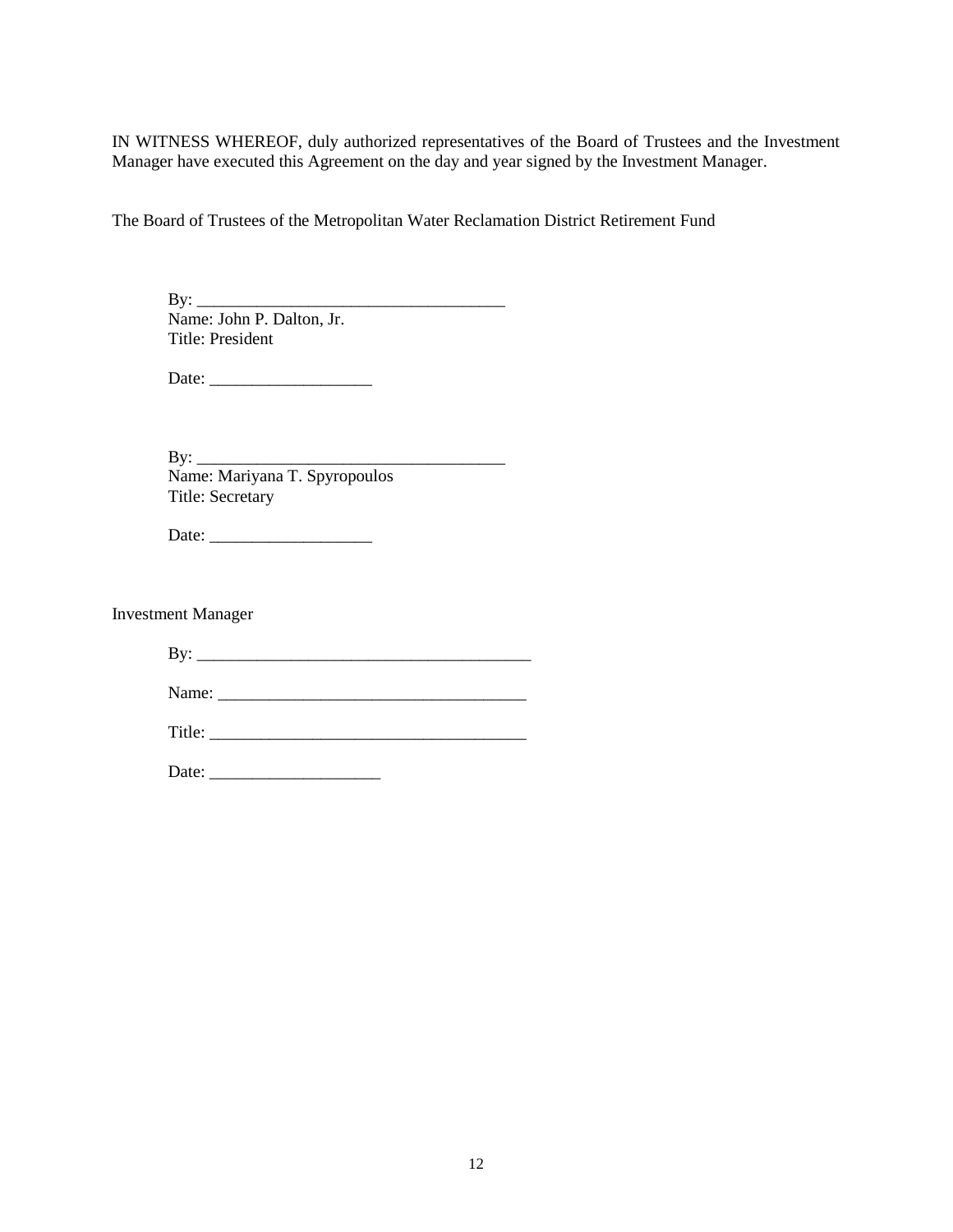### Exhibit A

# Investment Objectives, Guidelines, and Reporting Requirements

**Investment Objective**

**Investment Guidelines**

**Reporting Requirements**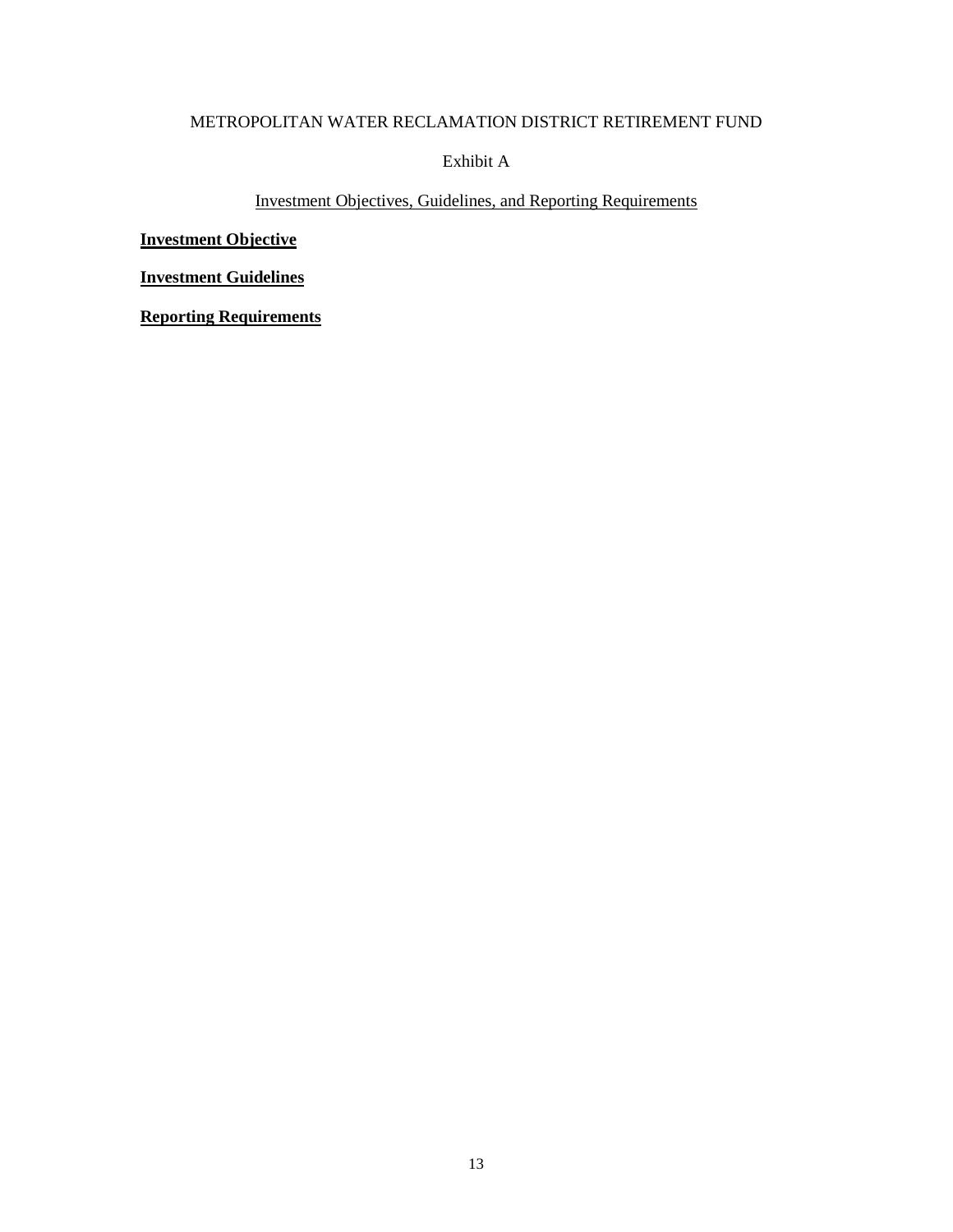#### Exhibit B

#### Fee Schedule

The Annual Fee Schedule is as follows:

basis points (.%) on the first \$ million in assets under management basis points (.%) on the next \$ million in assets under management basis points (.%) on all assets over \$ million under management

Investment management fees are paid quarterly in arrears (25% of the fee computed above). Assets under management are defined as the sum of the market values of the assets on the last business day of each month within the quarter, divided by three. In any quarter during which the Investment Manager does not have any assets under management for every day of the quarter, the investment management fee shall be prorated by multiplying the fee earned at the end of the quarter, calculated in accordance with the above Schedule, by a fraction, the numerator of which is the number of calendar days during the quarter that the Investment Manager had assets under management and the denominator of which is the total number of calendar days in the quarter.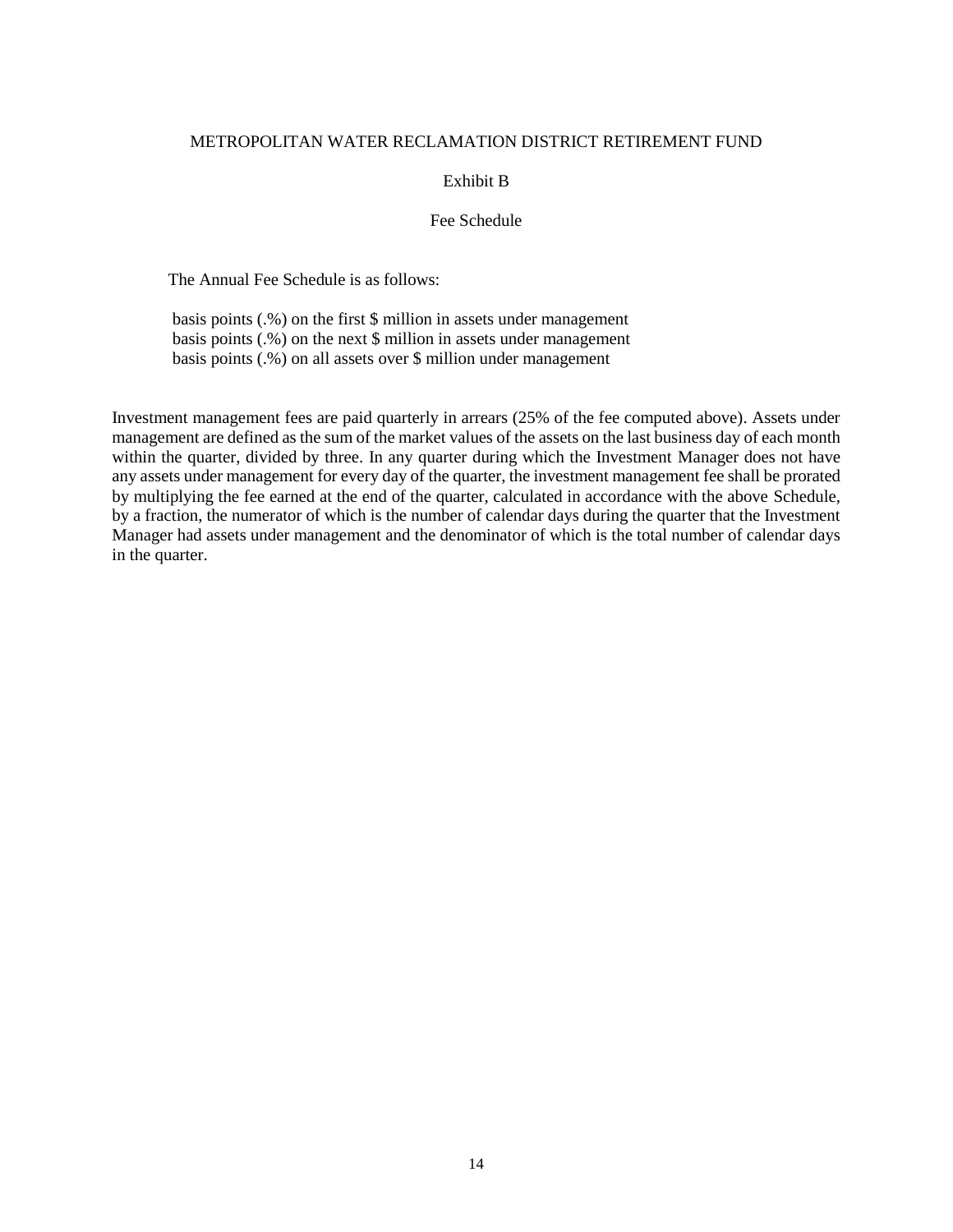#### Exhibit C

### MOST FAVORED CLIENT POLICY

The Metropolitan Water Reclamation District Retirement Fund ("the Fund") is an Illinois governmental retirement fund responsible for providing annuities and disability benefits for the employees and retirees of the Metropolitan Water Reclamation District.

The Investment Manager represents, warrants, and agrees that no client of the Investment Manager (i) who is not an affiliate of the Investment Manager and (ii) who has a separate account investment relationship with the Investment Manager having substantially the same investment strategy and restrictions and having assets equal to or less than that of the Fund's assets under management by the Investment Manager has a comparably based management fee schedule (i.e., performance or flat fee) which is lower than the fee schedule set forth in Exhibit B of this Investment Management Agreement.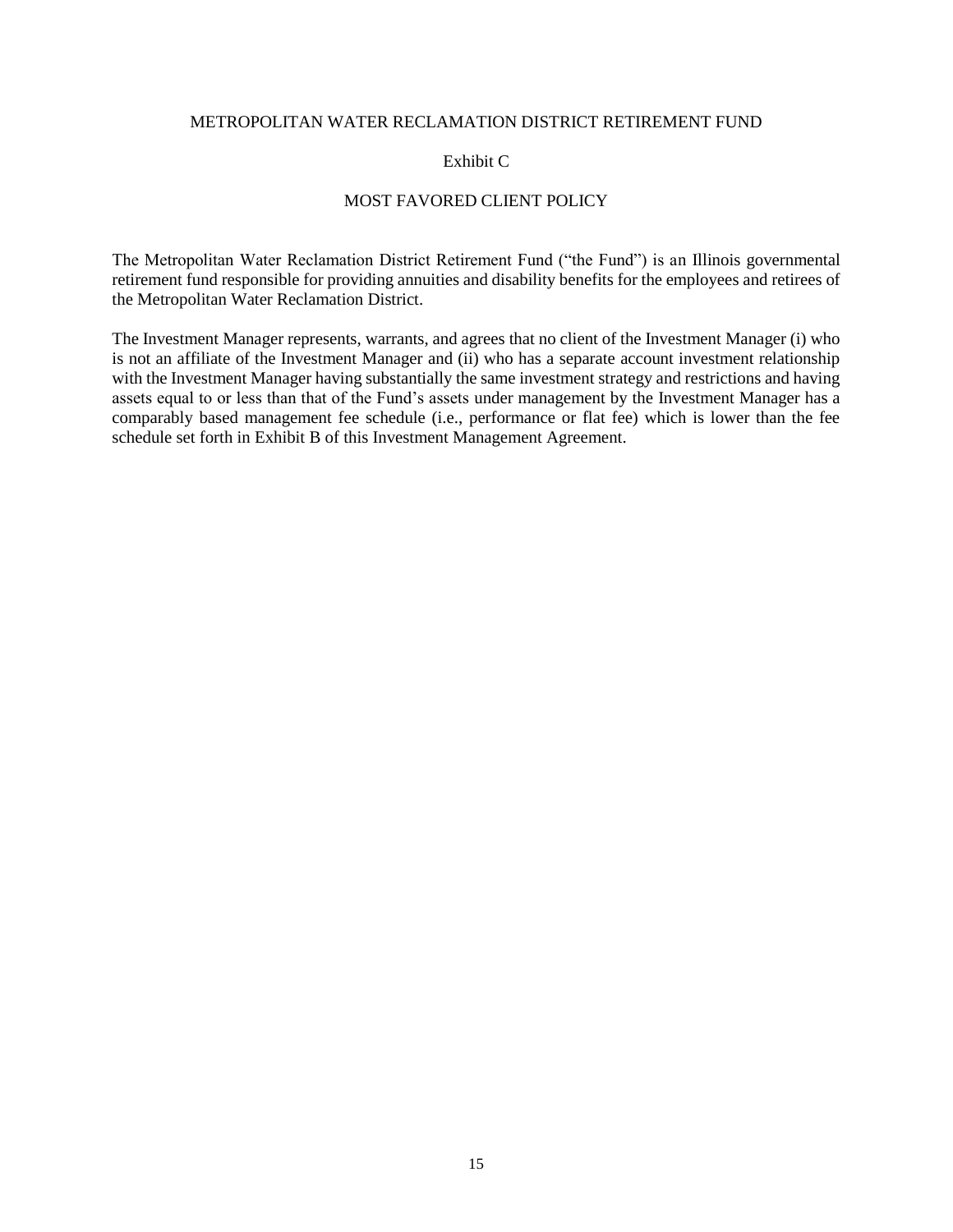#### Exhibit D

## BROKER/DEALER UTILIZATION POLICY Adopted: December 21, 1994; Revised: November 28, 2012

The Board of Trustees of the Metropolitan Water Reclamation District Retirement Fund (Fund) encourages the use of registered broker/dealer firms owned by Minority, Females, and Persons with Disabilities, as defined in the Business Enterprise for Minorities, Females and Persons with Disabilities Act, 30 ILCS 575/0.01, et seq., as well as registered broker/dealer firms owned by Veterans. For purposes of this policy, Veterans shall mean veterans of the armed forces of the United States, veterans of any reserve component of the armed forces of the United States, and veterans of the Illinois Army National Guard or Illinois Air National Guard. A Minority, Female, Disabled or Veteran-owned broker/dealer firm is defined as a sole proprietorship, partnership, or corporation that is at least 51% owned, operated and controlled by one or more Minority persons, Females, Disabled persons, or Veterans (MWDV).

To assist the Fund in implementing this policy, we urge all of our investment managers to give consideration to MWDV broker/dealers to **"execute trades"** for our portfolio. The Fund has a preference for MWDV broker/dealers that are certified and headquartered in the state of Illinois. However, our preference should not preclude utilization of MWDV broker/dealers registered and headquartered out of the state. The Fund stresses that the responsibility to achieve the most advantageous financial results and best execution resides with each individual investment manager. The investment manager's selection of MWDV broker/dealers shall be in accordance with Article I of the Illinois Pension Code (40 ILCS 5/1- 101 et seq.), the Investment Act of 1940, and any other applicable securities laws, rules and regulations.

#### **The Fund has established the following annual goals based on its current asset allocation:**

- **Domestic Active Equity Separate Account Managers:** Subject to best execution, each manager shall direct 30% of total commission dollars, on an annual basis, to MWDV broker/dealers.

- **International Equity Separate Account Managers:** Subject to best execution, each manager shall direct 10% of total commission dollars, on an annual basis, MWDV broker/dealers.

- **Fixed Income Separate Account Managers:** Subject to best execution, each fixed income manager shall direct 20% of eligible fixed income trading volume (par) to MWDV broker/dealers.

- **Commingled/pooled Account Managers:** are directed to use their best efforts to execute trades with MWDV broker/dealers.

**Reporting Guidelines:** Whether using an Illinois firm or otherwise, these trades should be identified in the investment manager's quarterly report to the Trustees. The quarterly commission report shall include the following:

- 1. Each broker/dealer's total shares executed, total trading commissions, average commission cost per share.
- 2. List separately electronic trading broker/dealer's total shares executed, total commissions and average commission cost per share.
- 3. List of broker/dealers used for non-directed trades.
- 4. Research purchased and soft dollar arrangements.

Failure by an investment manager to meet the goals set forth in this policy will be considered as a factor when evaluating overall performance of the investment manager. Policy goals will be reviewed annually.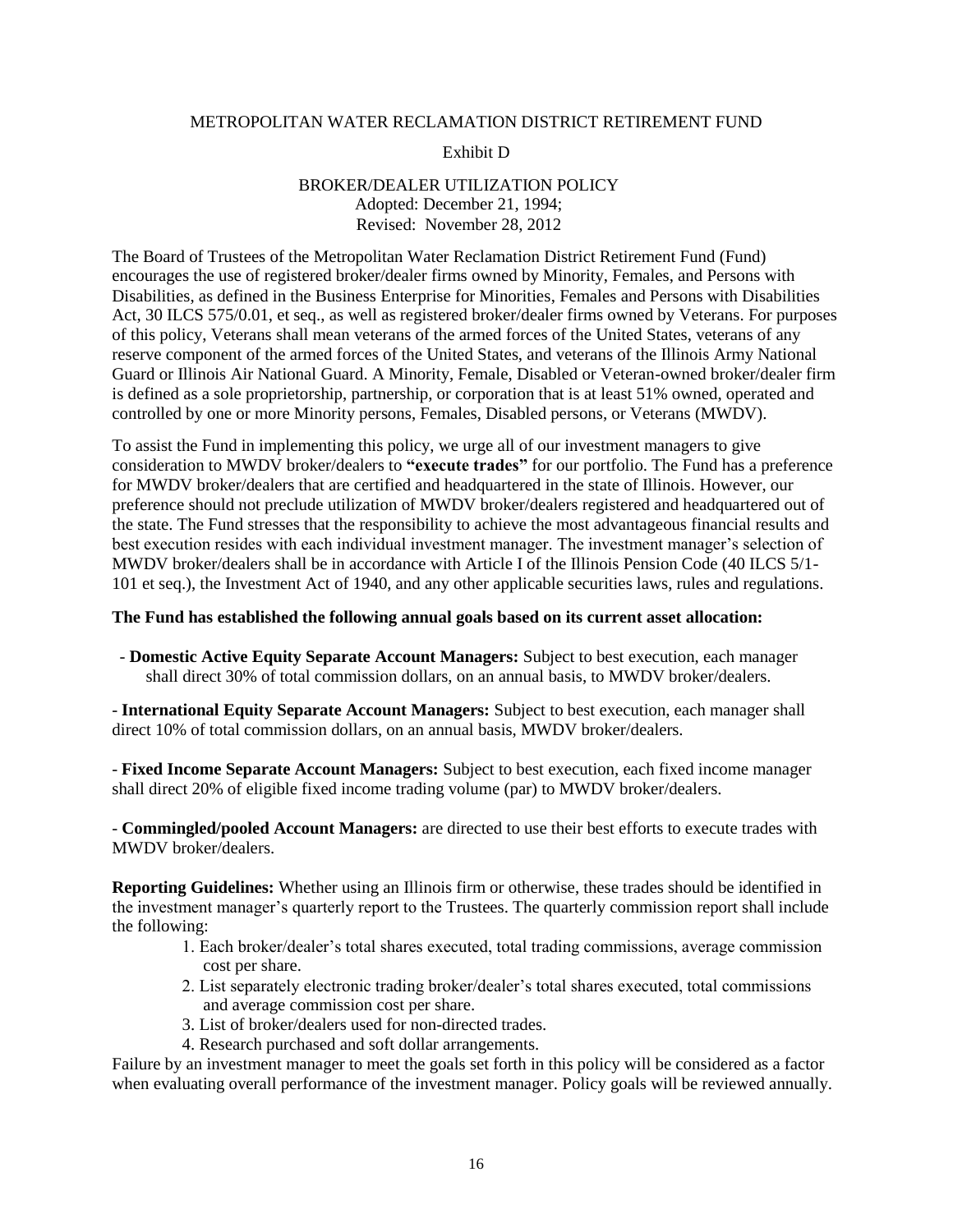## METROPOLITAN WATER RECLAMATION DISTRICT RETIREMENT FUND Exhibit E ETHICS POLICY Adopted: May 26, 2004 *Revised: February 24, 2010*

## **PREAMBLE**

**WHEREAS,** the Illinois General Assembly enacted the State Officials and Employees Ethics Act (Public Act 93-615, effective November 19, 2003, as amended by Public Act 93-617, effective December 9, 2003 and further amended by Public Act 96-0006, effective April 3, 2009, hereinafter collectively referred to as the Act), which is a comprehensive revision of State statutes regulating ethical conduct, political activities and the solicitation and acceptance of gifts by public officials, fiduciaries, and Employees; and **WHEREAS,** the Act requires all units of local government and retirement systems to adopt resolutions or

policies regulating the political activities of, and the solicitation and acceptance of gifts by, the Trustees and Employees of such units "in a manner no less restrictive" than the provisions of the Act; and

**WHEREAS,** it is the clear intention of the Act to require public entities to implement regulations that are at least as restrictive as those contained in the Act, and to promote the highest ethical conduct expected of fiduciaries who are responsible for the expenditure of public funds and the protection of retirement benefits;

## **NOW, THEREFORE, BE IT RESOLVED BY THE BOARD OF TRUSTEES OF THE METROPOLITAN WATER RECLAMATION DISTRICT OF GREATER CHICAGO RETIREMENT FUND, AS FOLLOWS:**

## **ARTICLE 1 – DEFINITIONS**

For purposes of this Resolution, the following terms shall be given these definitions:

**"Board of Trustees"** means the Board of Trustees of the Metropolitan Water Reclamation District Retirement Fund, which is created, set apart, maintained and administered, in a manner prescribed by Illinois Statute (40 ILCS 5/13).

**"Campaign for elective office"** means any activity in furtherance of an effort to influence the selection, nomination, election, or appointment of any individual to any federal, State, or local public office or office in a political organization, or the selection, nomination, or election of Presidential or Vice-Presidential electors, but does not include activities (i) relating to the support or opposition of any executive, legislative, or administrative action, (ii) relating to collective bargaining, (iii) relating to an Employee's election to the Board of Trustees, or (iv) that are otherwise in furtherance of the person's official duties.

**"Candidate"** means a person who has filed nominating papers or petitions for nomination or election to an elected office, or who has been appointed to fill a vacancy in nomination, and who remains eligible for placement on the ballot at a regular election, as defined in Section 1-3 of the Election Code (10 ILCS 5/1- 3).

**"Collective bargaining"** has the same meaning as that term is defined in Section 3 of the Illinois Public Labor Relations Act (5 ILCS 315/3).

**"Compensated time"** means, with respect to an Employee, any time worked by or credited to the Employee that counts toward any minimum work time requirement imposed as a condition of his or her employment, but for purposes of this Resolution, does not include any designated holidays, vacation periods, personal time, compensatory time off or any period when the Employee is on a leave of absence. With respect to Trustees or Employees whose hours are not fixed, "compensated time" includes any period of time when the Trustee is on premises under the control of the employer and any other time when the Trustee or Employee is executing his or her official duties, regardless of location.

**"Compensatory time off"** means authorized time off earned by or awarded to an Employee to compensate in whole or in part for time worked in excess of the minimum work time required of that Employee as a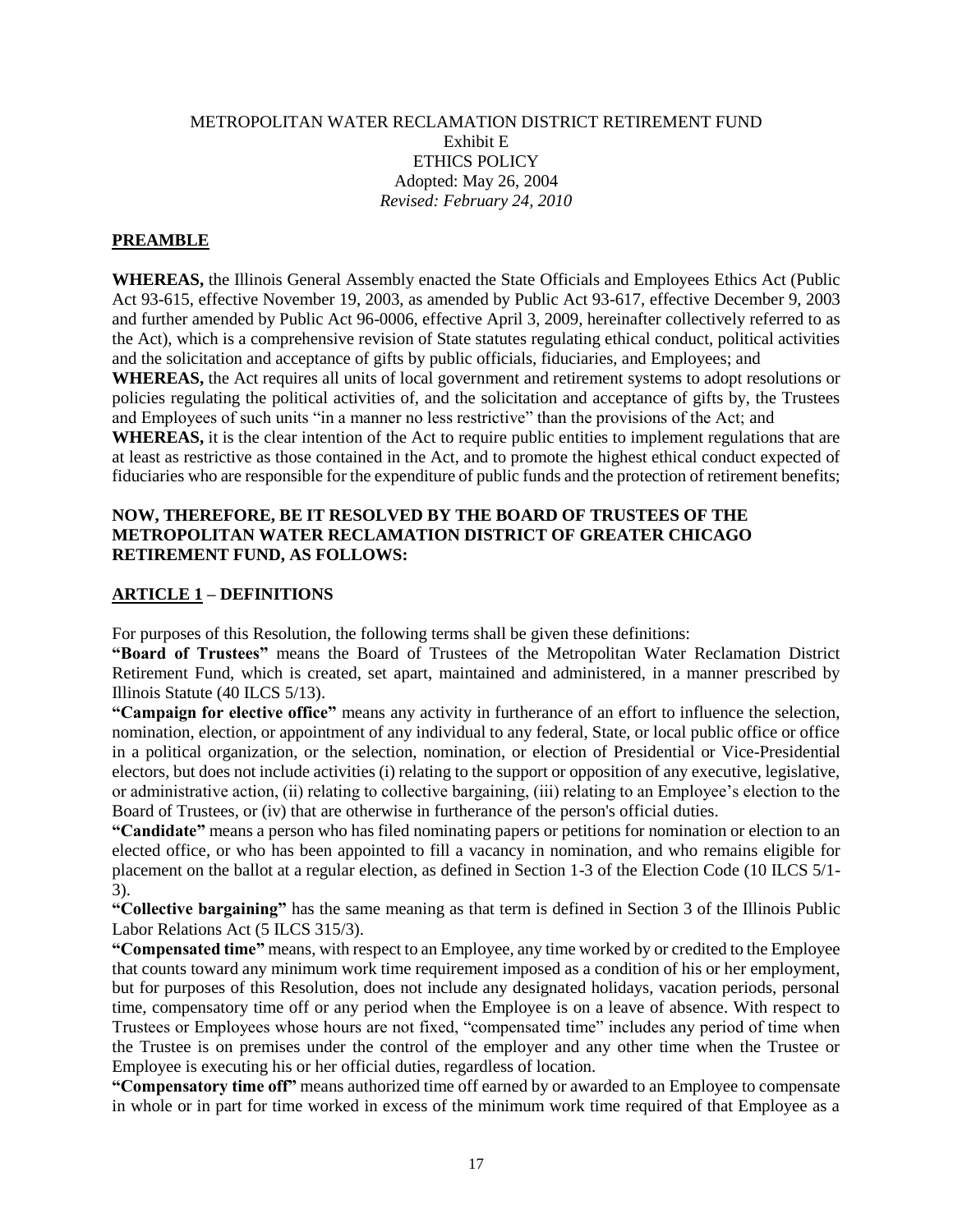condition of his or her employment.

**"Contribution"** has the same meaning as that term is defined in Section 9-1.4 of the Election Code (10 ILCS 5/9-1.4).

**"District"** means the Metropolitan Water Reclamation District of Greater Chicago, an Illinois special district and unit of local government, whose Employees and retirees are served by the MWRD Retirement Fund.

**"Employee"** means a person employed by the MWRD Retirement Fund, whether on a full-time or parttime basis or pursuant to a contract, whose duties are subject to the direction and control of the Employer with regard to the material details of how the work is to be performed but does not include an independent contractor.

**"Employer"** means the MWRD Retirement Fund.

**"Executive Director"** means the Executive Director of the MWRD Retirement Fund

**"Gift"** means any gratuity, discount, entertainment, hospitality, loan, forbearance, or other tangible or intangible item having monetary value including, but not limited to, cash, food and drink, and honoraria for speaking engagements related to or attributable to government employment or the official position of a Trustee or Employee.

**"Leave of absence"** means any period during which an Employee does not receive (i) compensation for employment, (ii) service credit towards pension benefits, and (iii) health insurance benefits paid for by the Employer.

**"Trustee"** means a person who holds by election or appointment the office of Trustee created by statute (40 ILCS 5/13-701), regardless of whether the individual is compensated for service in his or her official capacity as a member of the Board of Trustees.

**"Political activity"** means any activity in support of or in connection with any campaign for elective office, except for election as a Trustee of the Fund, or for any political organization, but does not include activities (i) relating to the support or opposition of any executive, legislative, or administrative action, (ii) relating to collective bargaining, or (iii) that are otherwise in furtherance of the person's official duties.

**"Political organization"** means a party, committee, association, fund, or other organization (whether or not incorporated) that is required to file a statement of organization with the State Board of Elections or a county clerk under Section 9-3 of the Election Code (10 ILCS 5/9-3), but only with regard to those activities that require filing with the State Board of Elections or a county clerk.

**"Prohibited political activity"** means:

- (1) Preparing for, organizing, or participating in any political meeting, political rally, political demonstration, or other political event.
- (2) Soliciting contributions, including but not limited to the purchase of, selling, distributing, or receiving payment for tickets for any political fundraiser, political meeting, or other political event.
- (3) Soliciting, planning the solicitation of, or preparing any document or report regarding anything of value intended as a campaign contribution.
- (4) Planning, conducting, or participating in a public opinion poll in connection with a campaign for elective office or on behalf of a political organization for political purposes or for or against any referendum question.
- (5) Surveying or gathering information from potential or actual voters in an election to determine probable vote outcome in connection with a campaign for elective office or on behalf of a political organization for political purposes or for or against any referendum question.
- (6) Assisting at the polls on election day on behalf of any political organization or candidate for elective office or for or against any referendum question.
- (7) Soliciting votes on behalf of a candidate for elective office or a political organization or for or against any referendum question or helping in an effort to get voters to the polls.
- (8) Initiating for circulation, preparing, circulating, reviewing, or filing any petition on behalf of a candidate for elective office or for or against any referendum question.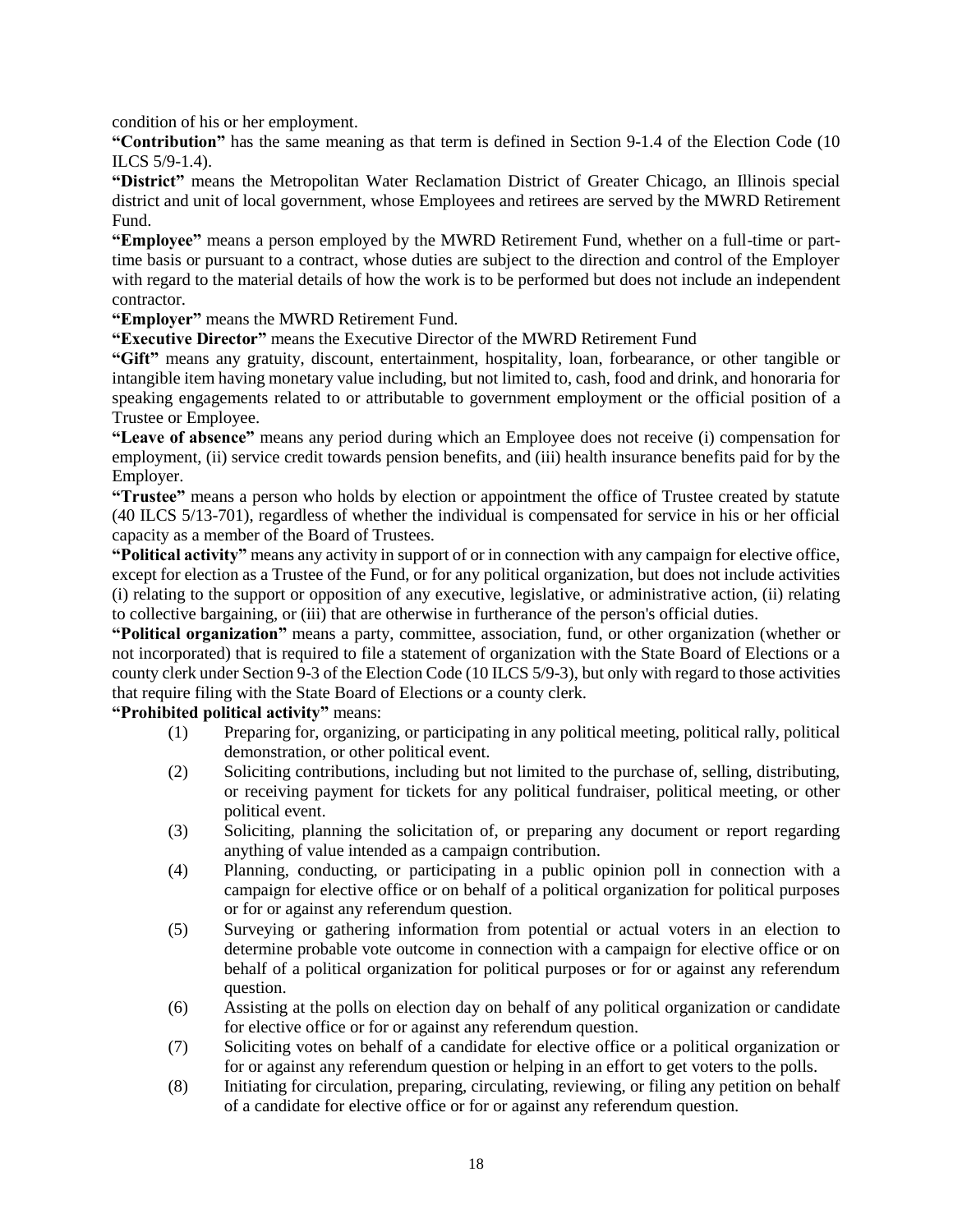- (9) Making contributions on behalf of any candidate for elective office in that capacity or in connection with a campaign for elective office.
- (10) Preparing or reviewing responses to candidate questionnaires.
- (11) Distributing, preparing for distribution, or mailing campaign literature, campaign signs, or other campaign material on behalf of any candidate for elective office or for or against any referendum question.
- (12) Campaigning for any elective office or for or against any referendum question.
- (13) Managing or working on a campaign for elective office or for or against any referendum question.
- (14) Serving as a delegate, alternate, or proxy to a political party convention.
- (15) Participating in any recount or challenge to the outcome of any election.

**"Prohibited source"** means any person or entity who:

- (1) is seeking official action (i) by a Trustee or (ii) by an Employee, or by the Trustee or another Employee directing that Employee;
- (2) does business or seeks to do business (i) with the Trustee or (ii) with an Employee, or with the Trustee or another Employee directing that Employee;
- (3) conducts activities regulated (i) by the Trustee or (ii) by an Employee, or by the Trustee or another Employee directing that Employee; or
- (4) has interests that may be substantially affected by the performance or non-performance of the official duties of the Trustee or Employee.
- (5) is registered or required to be registered with the Secretary of State under the Lobbyist Registration Act, except that an entity not otherwise a Prohibited Source does not become a Prohibited source merely because a registered lobbyist is one of its members or serves on its board of directors.

## **ARTICLE 2 – PROHIBITED POLITICAL ACTIVITIES**

- a) No Trustee or Employee shall intentionally perform any prohibited political activity during any compensated time, as defined herein. No Trustee or Employee shall intentionally use any property or resources of the MWRD Retirement Fund or the District in connection with any prohibited political activity.
- b) At no time shall any Trustee or Employee intentionally require any other Trustee or Employee to perform any prohibited political activity (i) as part of that Trustee or Employee's duties, (ii) as a condition of employment, or (iii) during any compensated time off (such as holidays, vacation or personal time off).
- c) No Trustee or Employee shall be required at any time to participate in any prohibited political activity in consideration for that Trustee or Employee being awarded additional compensation or any benefit, whether in the form of a salary adjustment, bonus, compensatory time off, continued employment or otherwise, nor shall any Trustee or Employee be awarded additional compensation or any benefit in consideration for his or her participation in any prohibited political activity.
- d) Nothing in this Article prohibits activities that are permissible for a Trustee or Employee to engage in as part of his or her official duties, including duties or activities related to the annual election for Trustee, together with those provided in the MWRD Retirement Fund Rules of Election, or activities that are undertaken by a Trustee or Employee on a voluntary basis which are not prohibited by this Resolution. Nothing in this Resolution shall apply to or restrict the Rules of Election used for Employee-Trustees.
- e) No person in a position that is subject to recognized merit principles of public employment shall be denied or deprived of employment or tenure solely because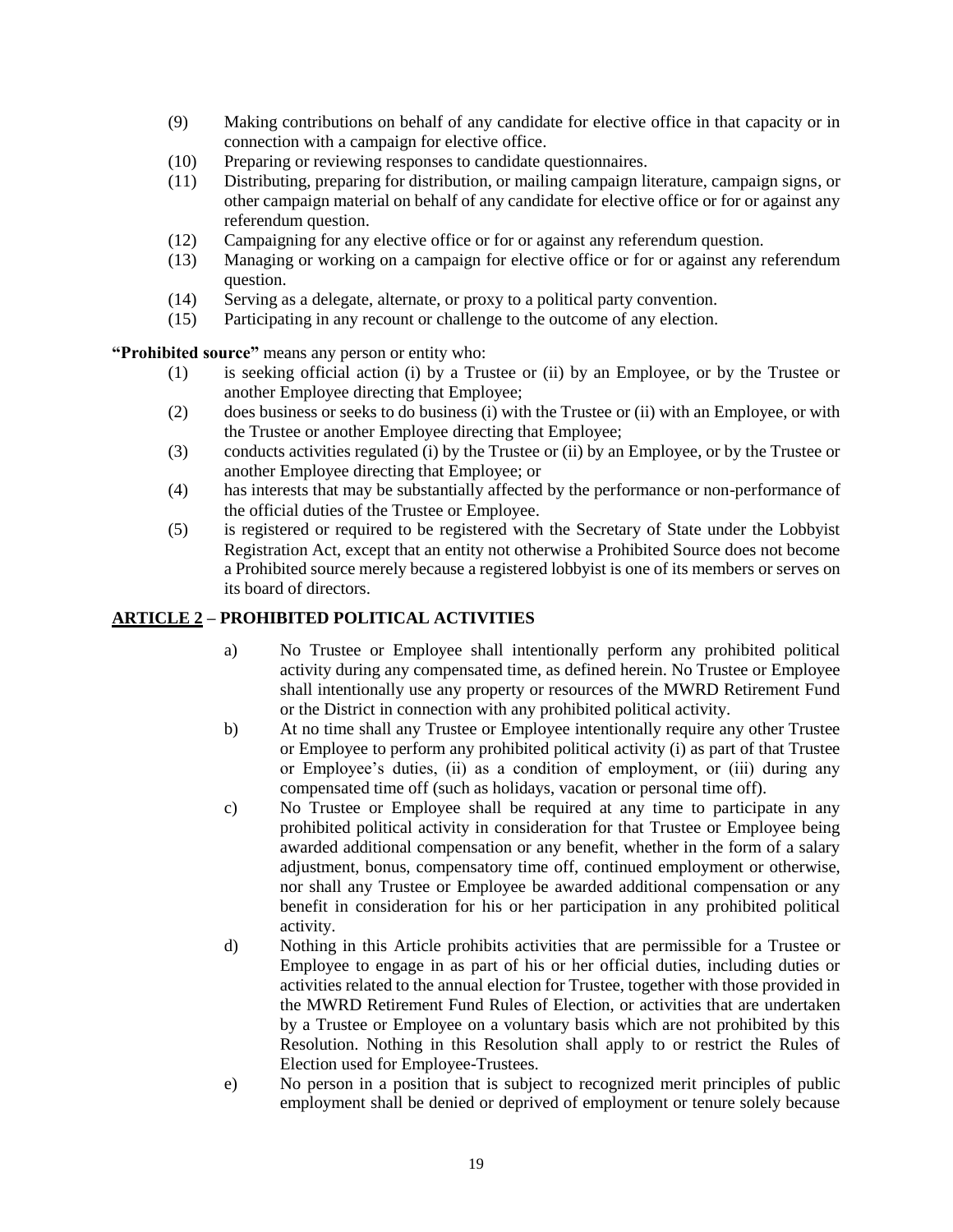he or she is a member or an officer of a political committee, of a political party, or of a political organization or club.

## **ARTICLE 3 – GIFT BAN**

Section 3-1. Gift Ban. Except as permitted by this Article, no Trustee or Employee, and no spouse of or immediate family member living with any Trustee or Employee (collectively referred to herein as "recipients"), shall intentionally solicit or accept any gift from any Prohibited Source, as defined herein, or which is otherwise prohibited by law, resolution or otherwise. No Prohibited Source shall intentionally offer or make a gift that violates this Section.

Section 3-2. Exceptions. Section 3-1 is not applicable to the following:

- (1) Opportunities, benefits, and services that are available on the same conditions as for the general public.
- (2) Anything for which the Trustee or Employee, or his or her spouse or immediate family member, pays the fair market value.
- (3) Any (i) contribution that is lawfully made under the Election Code or (ii) activities associated with a fundraising event in support of a political organization or candidate.
- (4) Educational materials.
- (5) A gift from a relative, meaning those people related to the individual as father, mother, son, daughter, brother, sister, uncle, aunt, great aunt, great uncle, first cousin, nephew, niece, husband, wife, grandfather, grandmother, grandson, granddaughter, father-in-law, motherin-law, son-in-law, daughter-in-law, brother-in-law, sister-in-law, stepfather, stepmother, stepson, stepdaughter, stepbrother, stepsister, half-brother, half-sister, and including the father, mother, grandfather, or grandmother of the individual's spouse and the individual's fiancé or fiancée.
- (6) Anything provided by an individual on the basis of a personal friendship unless the recipient has reason to believe that, under the circumstances, the gift was provided because of the official position or employment of the recipient or his or her spouse or immediate family member and not because of the personal friendship. In determining whether a gift is provided on the basis of personal friendship, the recipient shall consider the circumstances under which the gift was offered, such as: (i) the history of the relationship between the individual giving the gift and the recipient of the gift, including any previous exchange of gifts between those individuals; (ii) whether to the actual knowledge of the recipient the individual who gave the gift personally paid for the gift or sought a tax deduction or business reimbursement for the gift; and (iii) whether to the actual knowledge of the recipient the individual who gave the gift also at the same time gave the same or similar gifts to other Trustees or Employees, or their spouses or immediate family members.
- (7) Food or refreshments not exceeding \$75 per person in value on a single calendar day; provided that the food or refreshments are (i) consumed on the premises from which they were purchased or prepared or (ii) catered. For the purposes of this Section, "catered" means food or refreshments that are purchased ready to consume which are delivered by any means.
- (8) Food, refreshments, lodging, transportation, and other benefits resulting from outside business or employment activities (or outside activities that are not connected to the official duties of a Trustee or Employee), if the benefits have not been offered or enhanced because of the official position or employment of the Trustee or Employee and are customarily provided to others in similar circumstances.
- (9) Intra-governmental and inter-governmental gifts. For the purpose of this Act, "intragovernmental gift" means any gift given to a Trustee or Employee from another Trustee or Employee, and "inter-governmental gift" means any gift given to a Trustee or Employee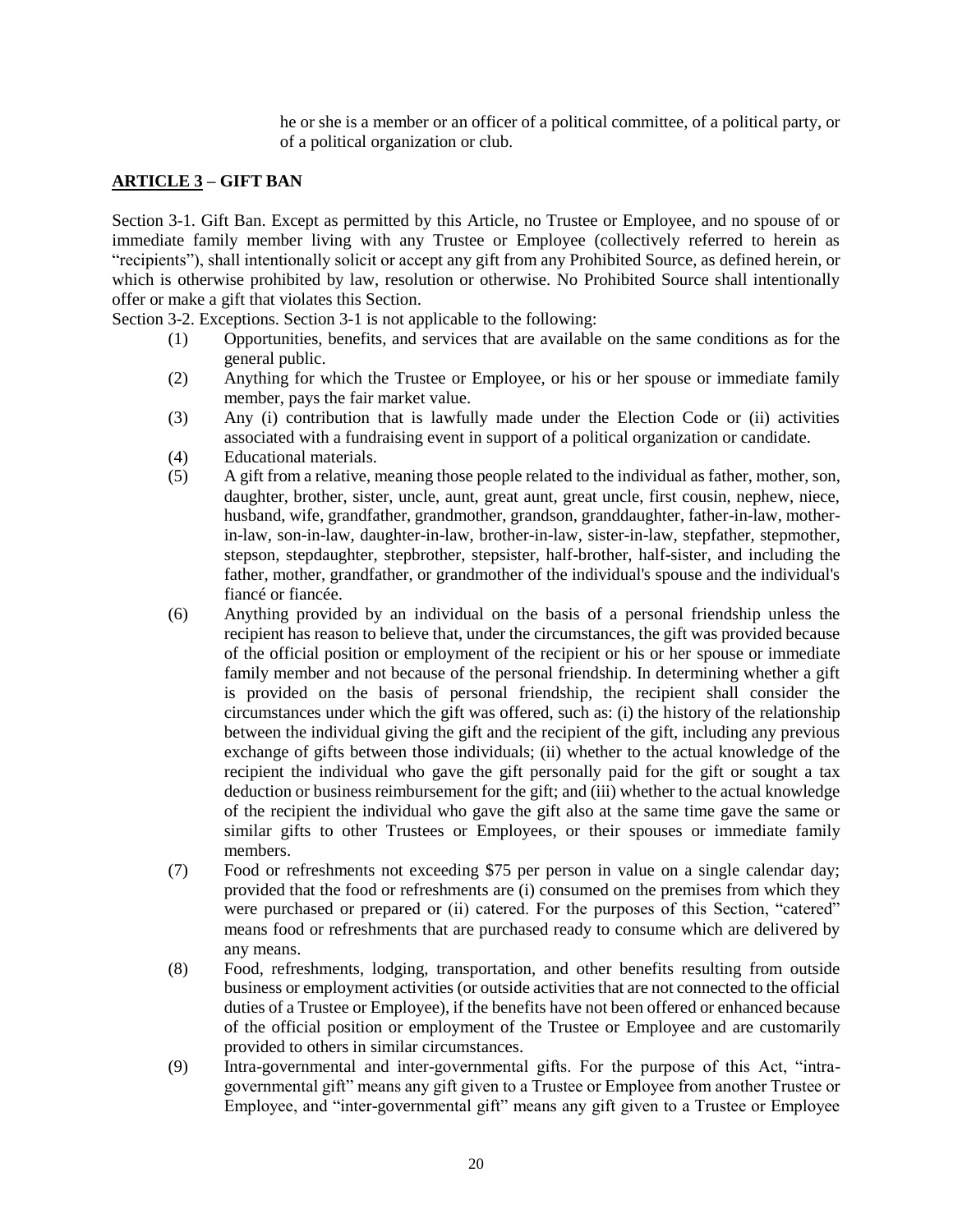by a Trustee or Employee of another governmental entity.

- (10) Bequests, inheritances, and other transfers at death.
- (11) Any item or items from any one Prohibited Source during any calendar year having a cumulative total value of less than \$100.

An educational mission and travel expenses for a meeting to discuss State business are not exceptions to the Gift Ban.

Each of the exceptions listed in this Section is mutually exclusive and independent of every other. Section 3-3. Disposition of gifts. A Trustee or Employee, his or her spouse or an immediate family member living with the Trustee or Employee, does not violate this Resolution if the recipient promptly takes reasonable action to return a gift from a Prohibited Source to its source or gives the gift or an amount equal to its value to an appropriate charity that is exempt from income taxation under Section 501 (c)(3) of the Internal Revenue Code of 1986, as now or hereafter amended, renumbered, or succeeded.

## **ARTICLE 4 – ETHICS ADVISOR**

Section 4-1. The Executive Director shall be designated as the Ethics Officer for the MWRD Retirement Fund. When an ethics question arises that relates to or involves the Executive Director, the duties of the Ethics Officer shall be delegated to a Trustee.

Section 4-2. The Ethics Advisor shall provide guidance to the Trustees and Employees of the MWRD Retirement Fund concerning the interpretation of and compliance with the provisions of this Resolution and State ethics laws. The Ethics Advisor shall perform such other duties as may be delegated by the Board of Trustees.

## **ARTICLE 5 – PROHIBITION ON MONETARY GAIN FROM MWRD RETIREMENT FUND INVESTMENTS**

No Trustee or Employee nor such Trustee's or Employee's spouse shall knowingly have any direct interest in the income, gains, or profits of any investment made on behalf of the MWRD Retirement Fund. No Trustee nor Trustee's spouse shall become an endorser or surety, or in any manner an obligor for money loaned or borrowed from the MWRD Retirement Fund.

## **ARTICLE 6 – PROHIBITION ON FRAUDULENT STATEMENTS**

No Trustee or Employee shall knowingly make any false statement or falsify or permit to be falsified any record of the MWRD Retirement Fund in an attempt to defraud the MWRD Retirement Fund.

## **ARTICLE 7 – PROHIBITION ON CONTINGENT AND PLACEMENT FEES**

No Trustee or Employee shall retain a person or entity to attempt to influence the outcome of an investment decision of or the procurement of investment advice or services of the MWRD Retirement Fund for compensation, contingent in whole or in part upon the decision or procurement.

## **ARTICLE 8 – PENALTIES**

- a) In addition to any other penalty that may be applicable, whether criminal, statutory or civil, an Employee who intentionally violates any provision of of this Resolution is subject to discipline or discharge.
- b) In addition to any other penalty, an officer or Trustee who intentionally violates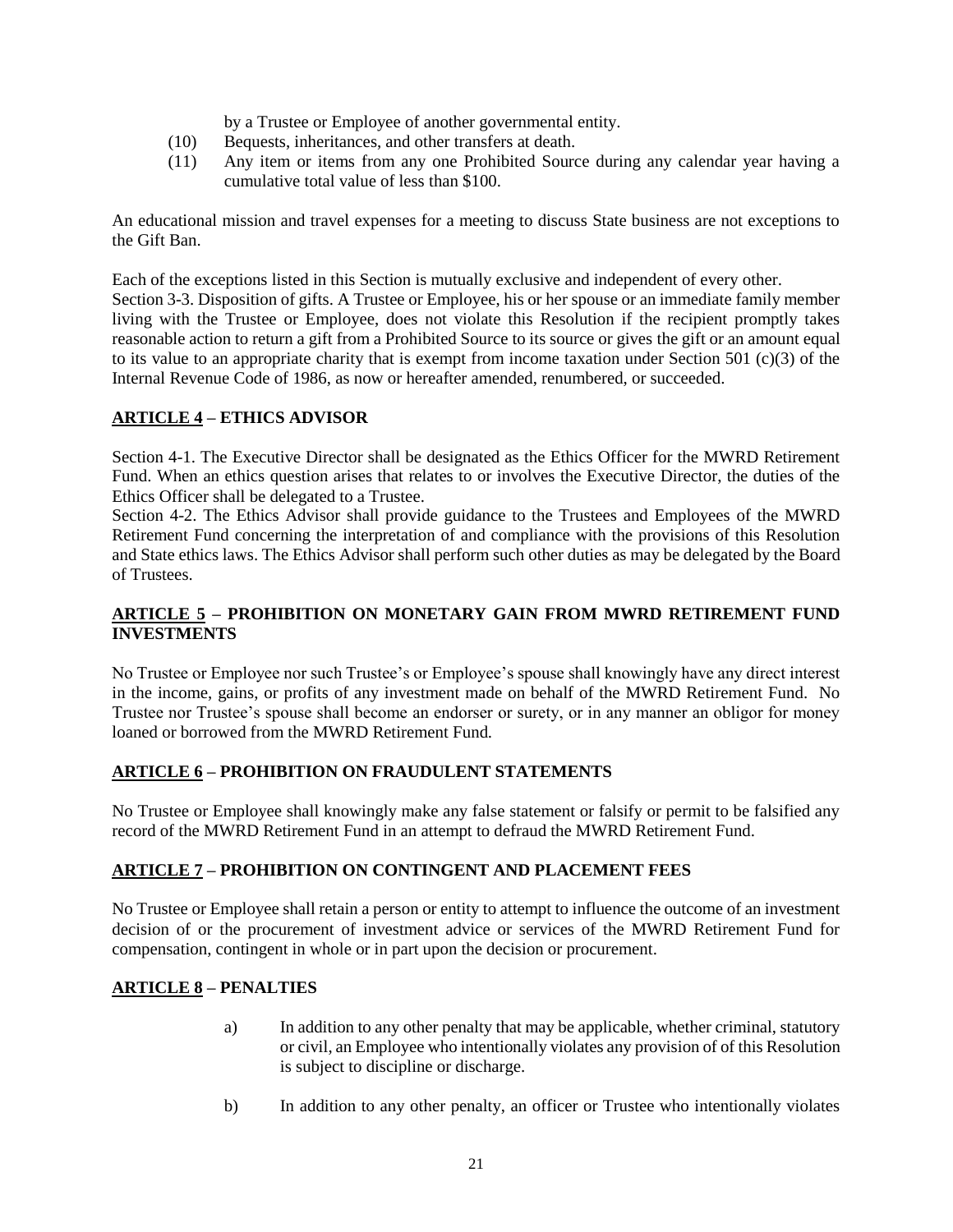any provision of this Resolution may be subject to public censure by the Board of Trustees.

## **ARTICLE 9 - STATEMENT OF ECONOMIC INTEREST**

All Trustees, as certified by the MWRD Retirement Fund Executive Director every February 1, and any other Employee designated by the Board of Trustees shall file with the Cook County Clerk, on or before every May 1, a verified written statement of economic interest meeting the requirements of Section 4A-102 of the Illinois Governmental Ethics Act, 5 ILCS 420/4A-102. If an Employee designated by the Board of Trustees to file a statement of economic interest is not otherwise required to file such a statement with the Cook County Clerk, the statement will be submitted to the Board of Trustees. If a Trustee or designated Employee is required to file a statement of economic interest in any other capacity, only one statement containing the necessary information relating to all capacities needs to be filed with the Cook County Clerk. Failure to file an accurate and timely statement of economic interest can result in the Trustee's ineligibility for office.

## **ARTICLE 10 - ETHICS TRAINING**

All Trustees shall attend annual ethics training of at least eight (8) hours. Such training shall include training on ethics, fiduciary duty, investments, and any other curriculum important to the administration of the MWRD Retirement Fund, as approved by the Board of Trustees. The Board of Trustees shall certify annually each Trustee's compliance with this requirement by submitting a certification to the Division of Insurance of the Illinois Department of Financial and Professional Regulation, or other designated State entity.

## **ARTICLE 11 – TRAVEL**

Travel and related expenses for attending authorized educational and organizational conferences must be approved by a majority of the Board of Trustees prior to the travel or attendance at the education and organizational conferences or seminars and must be in conformance with any travel or educational reimbursement policy adopted by the MWRD Retirement Fund. Only education conferences and seminars relating primarily to the MWRD Retirement Fund's business or administration shall be reimbursable. Additionally, if the reimbursement relates to an educational conference or seminar, the Trustee or Employee must provide a copy of the sponsor's certificate of attendance, if a certificate is available, or must certify that she or he attended at least 75% of the workshops or sessions available, unless good cause is shown for the Trustee's absence.

## **ARTICLE 12 - EFFECT OF COURT DECISIONS**

If the provisions of any Article or Section of this Resolution shall be declared unconstitutional or invalid by the final decision of any court of competent jurisdiction, the provision of the remaining paragraphs shall nevertheless continue in full force and effect.

## **ARTICLE 13 - EFFECTIVE DATE**

This Amended Resolution shall become effective immediately upon its passage.